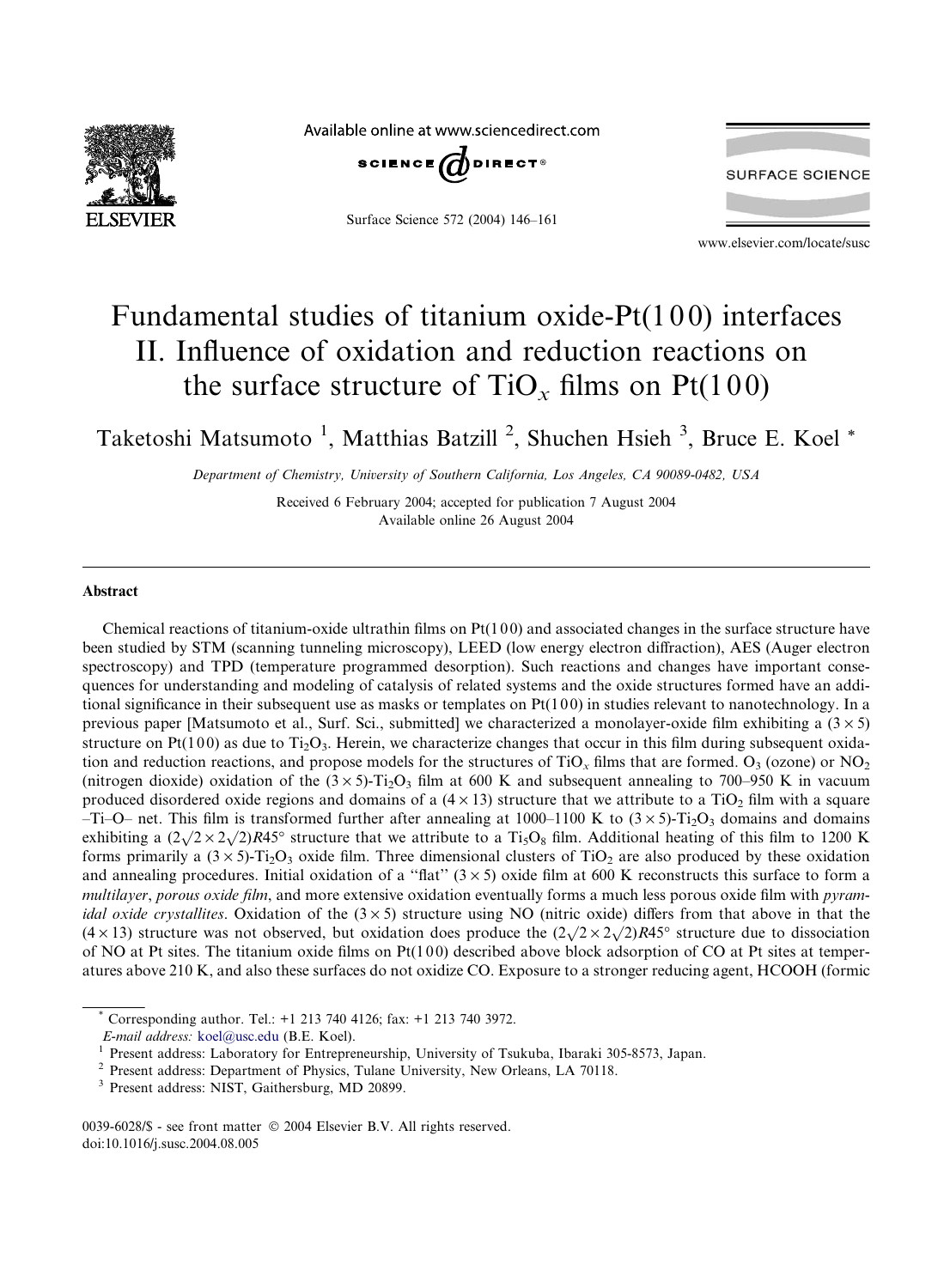acid), leads to molecular formic acid desorption at 371 K from a thick titanium oxide film containing ( $3 \times 5$ ) domains without a trace of surface reduction. However, formic acid exposures at low temperatures followed by heating in TPD reduce the  $(4 \times 13)$  oxide structure, which is inert to reduction by CO, to form  $(3 \times 5)$  and  $(2\sqrt{2} \times 2\sqrt{2})R45^\circ$  domains. Formic acid is also desorbed molecularly from clean  $Pt(100)$  at 330 K.  $© 2004 Elsevier B.V. All rights reserved.$ 

Keywords: Low electron energy diffraction (LEED); Scanning tunneling microscopy; Oxidation; Surface chemical reaction; Platinum; Titanium oxide

#### 1. Introduction

Many ordered structures of oxide thin films have been produced on metal single crystal surfaces in order to study oxide-surface properties and epitaxial growth mechanisms of oxides. Understanding the structural and mechanical nature, along with the electronic and chemical properties, of oxide films is important for a wide range of applications, including those in electronic devices and recording media [\[1\],](#page-14-0) sensors, and heterogeneous catalysts. In particular, the migration of oxide films onto metal particles present in supported metal catalysts has been reported for catalysts showing SMSI (strong metal-support interaction). Also, thin oxide films formed on metal substrates have been used as model surfaces to observe phenomena at the atomic level, including bifunctional catalysis [\[2\],](#page-14-0) special properties of oxide-metal boundaries [\[2,3\],](#page-14-0) and alloy formation [\[4\]](#page-14-0). These films have an advantage in fundamental studies that electron- and ion-based spectroscopic methods, and STM (scanning tunneling microscopy), can be utilized because of their higher conductivity compared to bulk oxides. Also, the higher thermal conductivity of these samples allows for the use of simple heating systems [\[5\]](#page-14-0).

Self-assembled oxide thin films provide exquisite capability for modifying surfaces at the nanoscale or atomic level. Ultrathin films can be used to "hide" the substrate partially [\[6\]](#page-14-0) in order to limit interactions between adsorbates and the substrate. Another exciting application is to use such films as a ''surface mesh'', net, or structured template for subsequent deposition. For example, the oxide template could be used to support metal clusters possessing a small size distribution that could be produced by subsequent evaporation of an immiscible metal followed by slight annealing to drive clustering. Such an approach should be helpful for studying quantum size effects in metal cluster catalysts and the dramatic activity changes that have been reported to depend on the metal cluster size [\[7\]](#page-14-0).

Chemical properties of titanium oxide thin films are of particular interest. It has been reported for catalysts exhibiting SMSI that  $TiO_x$  ( $x \sim 1$ ) films encapsulate Pt clusters on the  $TiO<sub>2</sub>$  support and block adsorption sites of CO and  $H<sub>2</sub>$  [\[11\].](#page-14-0) However, few reactions have been studied on model systems composed of  $TiO<sub>x</sub>$  thin films on Pt single crystal surfaces. Adsorption and chemical reactions have been studied on  $TiO<sub>2</sub>(110)$  single crystal surfaces rather extensively. Decomposition of HCOOH (formic acid) [\[12\]](#page-14-0) and dissociative adsorption of  $CH<sub>3</sub>OH$  (methanol) [\[13\]](#page-14-0) were reported on  $TiO<sub>2</sub>(110)$  terraces. On defect sites with bridging O vacancies, stronger adsorption of CO [\[14\]](#page-14-0), dissociative adsorption of  $H<sub>2</sub>$  [\[15,16\]](#page-14-0) and  $H<sub>2</sub>O$  [\[17,18\]](#page-14-0), and decomposition of NO [\[19\]](#page-14-0) were found, in addition to oxidation with  $O<sub>2</sub>$  [\[20\].](#page-14-0) These results suggest that the terraces, and especially the perimeters, of titanium oxide films could play important roles in surface reactions.

In a previous paper, we produced a titaniumoxide monolayer film exhibiting a  $(3 \times 5)$  structure by Ti evaporation in an  $O_2$  background on a Pt(100) substrate and then annealing in  $O_2$  [\[8\]](#page-14-0). This structure was attributed to  $Ti<sub>2</sub>O<sub>3</sub>$ . This is different from the  $TiO<sub>2</sub>$  thin film with a structure similar to  $TiO<sub>2</sub>(110)$  [\[10\]](#page-14-0) that was produced on  $Pt(111)$  by using a similar procedure [\[9\],](#page-14-0) and this illustrates the importance of the substrate structure and chemistry. At the outset of these investigations, we proposed that new, ordered,  $TiO<sub>2</sub>$ thin films could be produced on  $Pt(100)$  by varying the deposition and growth conditions, and in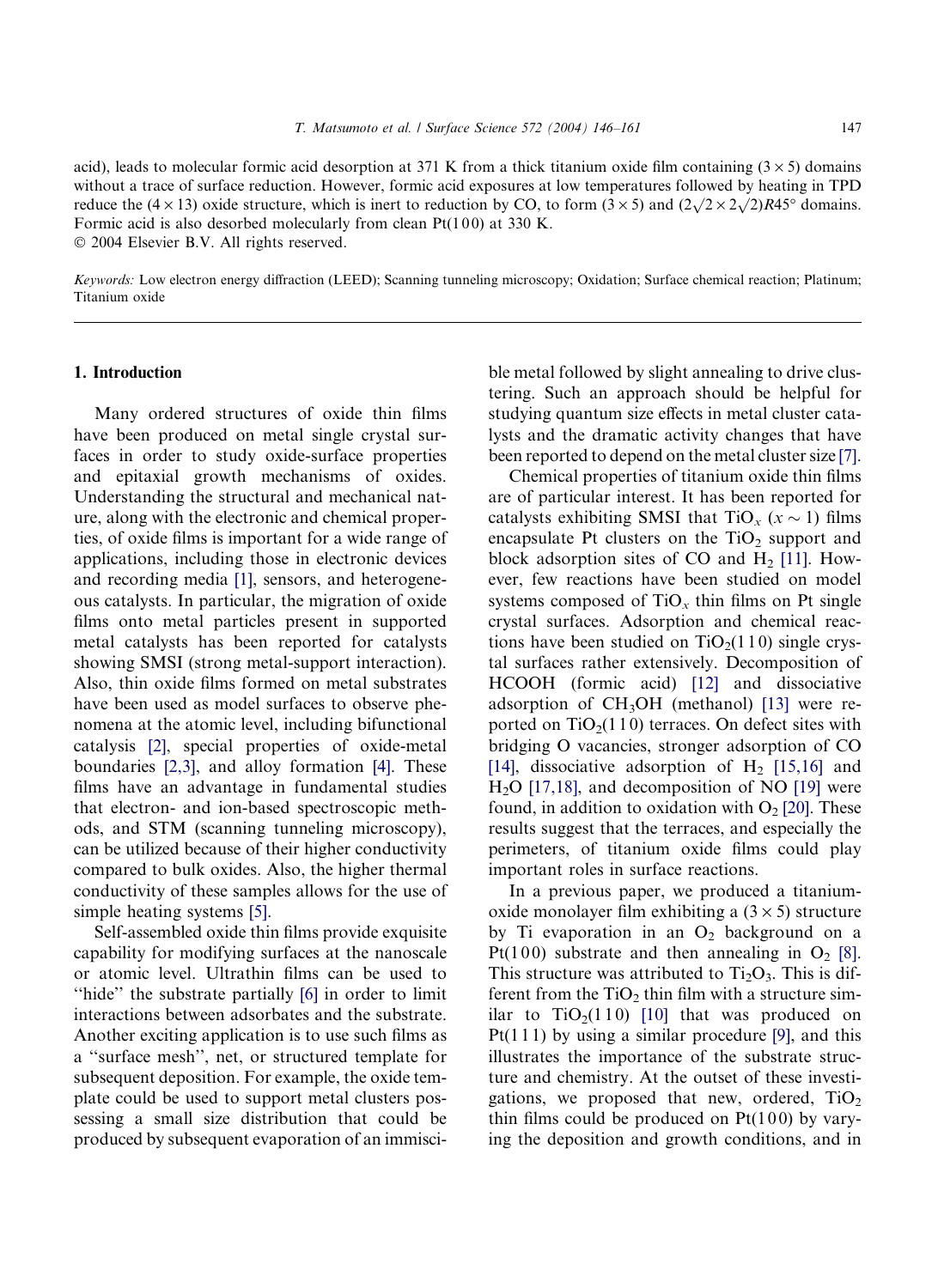particular by using oxidants stronger than  $O_2$ , such as  $O_3$  (ozone) and  $NO_2$  (nitrogen dioxide), or perhaps NO (nitric oxide). We report here on our investigations of the structure and chemical properties of deeply oxidized titanium films on Pt(100) as characterized by STM, LEED (low electron energy microscopy), AES (Auger electron spectroscopy) and TPD (temperature programmed desorption). While theoretical calculations are critically needed to properly elucidate these oxide structures, tentative ''net-like'' models for two new, ordered, titanium-oxide film structures on  $Pt(100)$  are proposed in hopes of stimulating such calculations and further experiments.

## 2. Experimental methods

Experiments were carried out in a UHV (ultrahigh vacuum) chamber with capabilities for STM, LEED, TPD, and AES [\[21\]](#page-14-0). Preparation of a clean  $Pt(100)$  surface and the method of Ti evaporation are described elsewhere [\[8\].](#page-14-0) The procedure to prepare high purity ozone is also described in a previous report [\[22\].](#page-14-0)

CH3OH (methanol) and HCOOH (formic acid) were used after several freeze-pump-thaw cycles and checks of the purity using the mass spectrometer in the UHV chamber. Peak-to-peak height ratios in AES were obtained using the Pt (237 eV), Ti (387 eV), O (510 eV) and C (272 eV) signals. Sensitivities for those transitions are 1:2:2.4:1, respectively [\[23\]](#page-14-0). All STM images were acquired in constant-current mode with the sample at 300 K.

The coverage where one layer of a film attributed to  $Ti<sub>2</sub>O<sub>3</sub>$  covered the Pt(100) surface, as determined by STM, and also where  $TiO<sub>2</sub>$  assigned to a second layer started to appear in XPS [\[8\]](#page-14-0) was defined to be 1 ML (monolayer).

## 3. Results

## 3.1. Oxidation of a titanium oxide film on  $Pt(100)$ by using  $NO<sub>2</sub>$  or  $O<sub>3</sub>$

A titanium-oxide monolayer film exhibiting a  $(3 \times 5)$  structure, attributed to Ti<sub>2</sub>O<sub>3</sub>, can be produced by Ti evaporation in an  $O_2$  background on Pt(100) and annealing in  $O_2$  [\[8\].](#page-14-0) We attempted to carry out a deeper oxidation of this oxide film on Pt(100) by using stronger oxidants,  $NO<sub>2</sub>$  and  $O_3$ . NO<sub>2</sub> or  $O_3$  exposures of 1–100 L on the  $(3 \times 5)$  oxide film at a coverage above 1 ML at 200 K were carried out. TPD spectra following these exposures showed no clear desorption product peaks in signals monitored at 14 (N), 16 (O), 28  $(N_2 \text{ and } CO)$ , 30 (NO), 32 (O<sub>2</sub>), 44 (N<sub>2</sub>O), and 46  $(NO<sub>2</sub>)$  amu. However, after heating to 600–1000 K during TPD, an additional LEED pattern was observed. Yet another, different structure could be obtained by deeper oxidation using  $1-100-L$  NO<sub>2</sub> or  $O_3$  exposures on the  $(3 \times 5)$  oxide film on Pt(100) at 600 K and subsequently annealing to even higher temperatures in vacuum. Both of these new structures are described below.

## 3.1.1. Formation of a titanium oxide film on  $Pt(100)$  with a  $(4 \times 13)$  structure

Oxidation of a  $(3 \times 5)$  oxide film [\[8\]](#page-14-0) by exposures of  $NO<sub>2</sub>$  or  $O<sub>3</sub>$  on the surface at 600 K and subsequent annealing at 700–950 K produced a new, ordered structure in LEED. The observed LEED pattern, along with a simple simulation of the LEED pattern corresponding to a  $(4 \times 13)$ structure, are shown in [Fig. 1\(](#page-3-0)a) and (b), respectively. The ellipses in the two figures encircle corresponding spots. Only some of the simulated LEED spots were observed in the measured LEED pattern because of dynamical effects and small domain sizes. This structural change was associated with a change in the Pt:Ti:O AES ratio from 1:3:3.5 to 1:3:4. XPS studies reported elsewhere [\[8\]](#page-14-0) were used to attribute the  $(4 \times 13)$  structure to a TiO<sub>2</sub> film.

[Fig. 2\(](#page-3-0)a) is an STM image of the  $(4 \times 13)$  oxide film. Five different types of domains labeled as  $A$ and G–J were observed. G domains have a row structure with a periodicity that is 13 times larger than the width of a  $(1 \times 1)$ -Pt $(100)$  unit cell. We assign these domains to the  $(4 \times 13)$  oxide structure. H domains are due to an oxide film with a ture. *H* domains are due to an oxide finit with a  $(2\sqrt{2} \times 2\sqrt{2})R45^{\circ}$  structure (as discussed in detail below), and I domains are due to a disordered oxide film. J domains are due to one layer of Pt clusters with a height of  $0.2$  nm, and  $A$  domains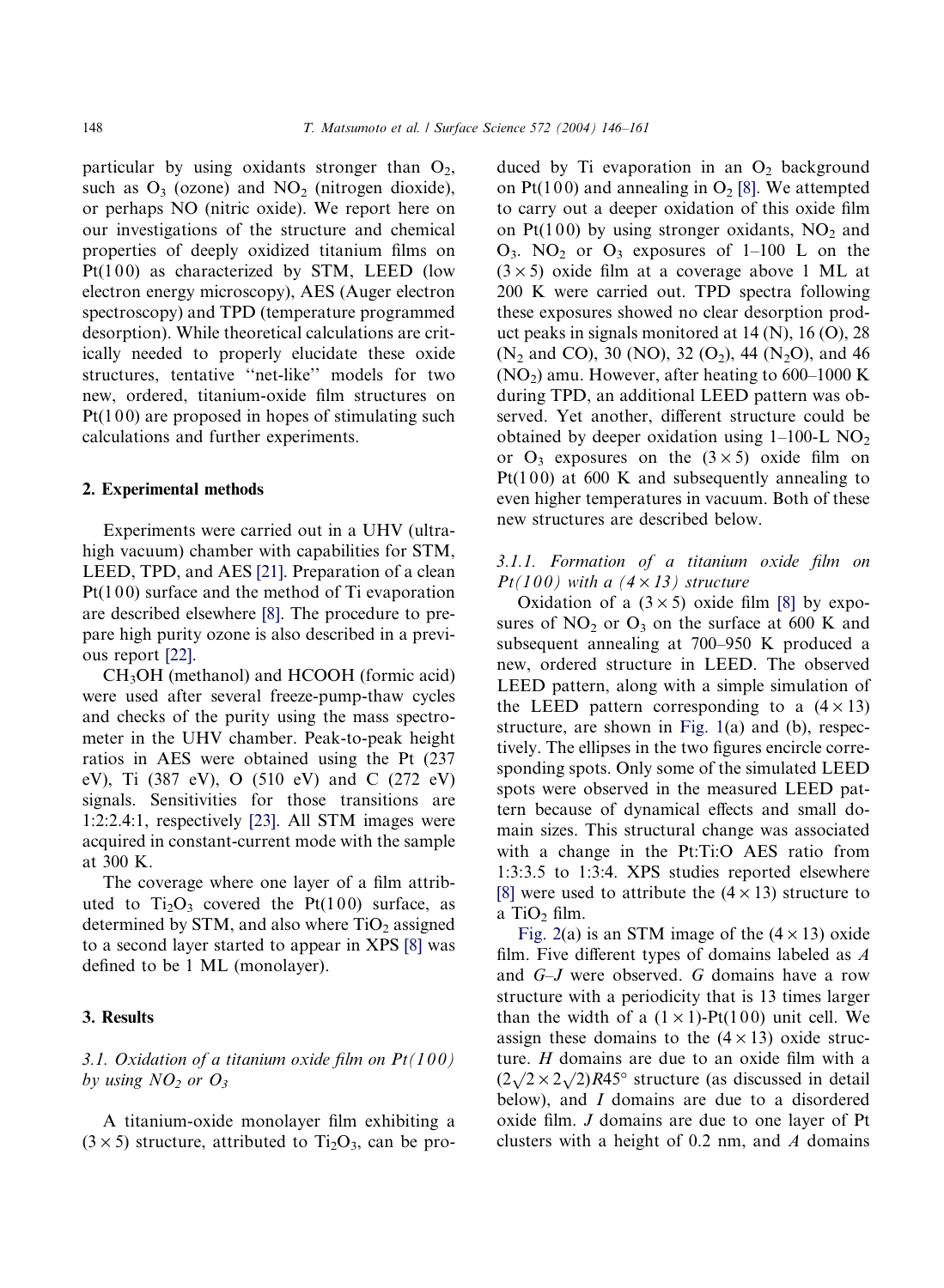T. Matsumoto et al. / Surface Science 572 (2004) 146–161 149

<span id="page-3-0"></span>

Fig. 1. (a) LEED pattern of the  $(4 \times 13)$  structure produced by 6-L NO<sub>2</sub> oxidation of the  $(3 \times 5)$  oxide film on Pt(100) at 600 K and annealing at 950 K in vacuum. (b) Simulated LEED pattern for a  $(4 \times 13)$  unit cell. The rectangle given in (b) indicates the unit cell, and the superimposed ellipses in each figure encircle corresponding spots. The open circles indicate the primary beams for the  $(1 \times 1)$ -Pt $(100)$  surface.

are due to  $(5 \times 20)$ -Pt $(100)$  patches on the substrate. The structure of the A domains was confirmed by expanded images obtained for these domains (not shown). Fig. 2(b) shows an expanded image from a G domain, which additionally reveals that the Moiré pattern contains ordered, bright spots. The line scan indicated in this STM image gives a cross-section that is displayed below the image, and this shows an apparent corrugation of 0.07 nm for the Moiré structure.

Repeating the  $NO<sub>2</sub>$  or  $O<sub>3</sub>$  oxidation of these films at 600 K and annealing at 700–900 K increased the area of domains labeled as I and J, and also caused the appearance of  $TiO<sub>2</sub>$  clusters as identified elsewhere [\[8\].](#page-14-0)



Fig. 2. STM topographs from a titanium-oxide film on  $Pt(100)$ exhibiting a  $(4 \times 13)$  structure. (a) Surface region manifesting the  $(4 \times 13)$  structure  $(V_s = 0.11V, I_t = 1.85 \text{ nA})$ . Domains labeled  $A$ ,  $G$ ,  $H$ ,  $I$  and  $J$  are assigned respectively to bare (5 × 20)-Pt(100), (4 × 13) oxide structure,  $(2\sqrt{2} \times 2\sqrt{2})R45^\circ$ oxide structure (seen more clearly in [Fig. 4\)](#page-4-0), disordered oxide domains and Pt clusters. (b) High-resolution image ( $V_s = -0.54$ V,  $I_t = 1.5$  nA) showing the Moiré pattern from the  $(4 \times 13)$ oxide structure. The cross-section of the line scan indicated in the bottom image is shown directly below the image.

3.1.2. Formation of a titanium oxide film on  $Pt(100)$  with a  $\left(2\sqrt{2} \times 2\sqrt{2}\right)$  R45° structure

 $A (2\sqrt{2} \times 2\sqrt{2})R45^\circ$  structure was obtained by annealing the  $(4 \times 13)$  surface to 1000–1100 K in vacuum. This structure was observed locally after the ( $3 \times 5$ ) surface was exposed to NO<sub>2</sub> or O<sub>3</sub> with the sample below 300 K and then annealed at 800– 1100 K.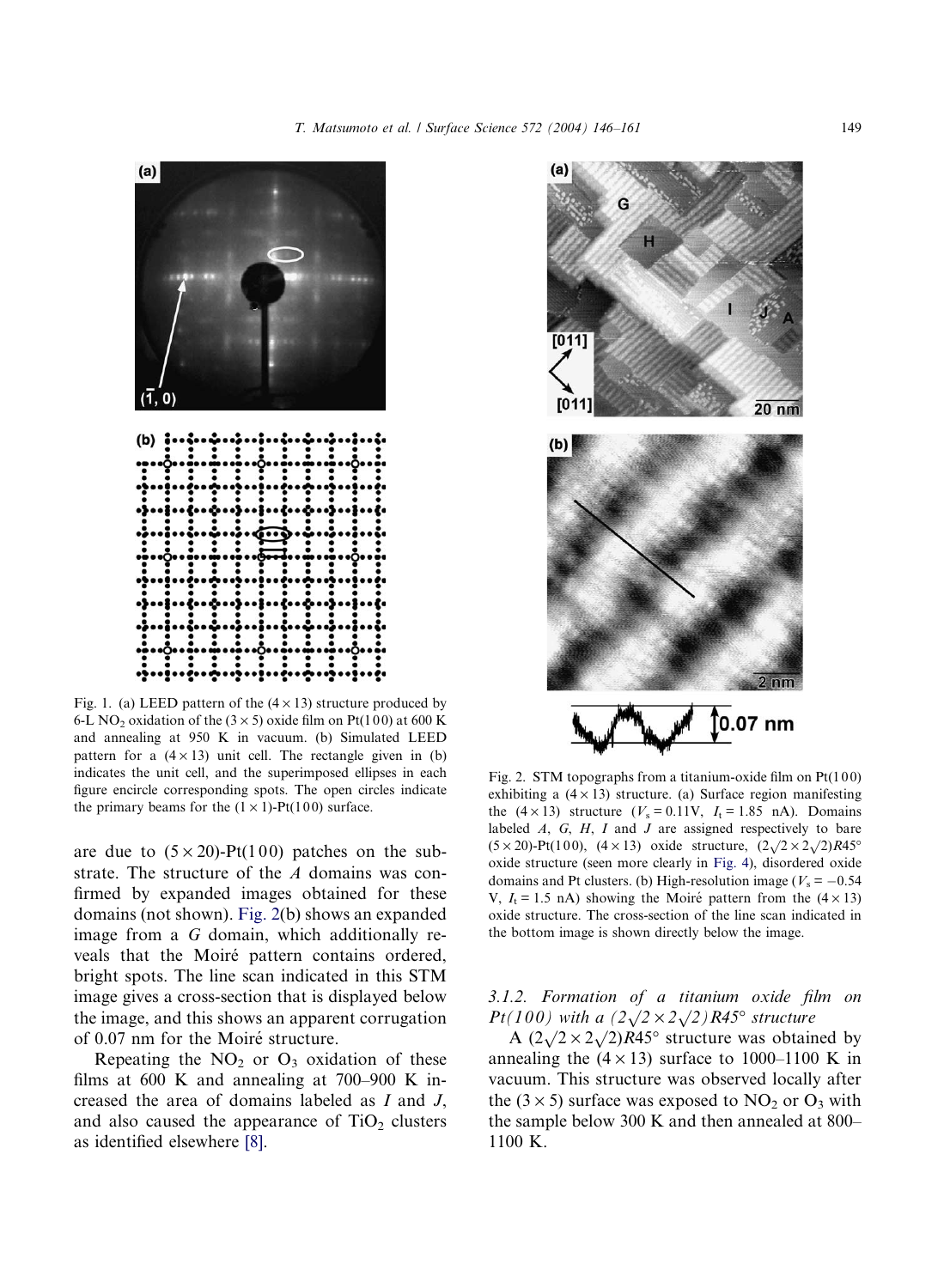<span id="page-4-0"></span>The observed LEED pattern from the  $(2\sqrt{2} \times 2\sqrt{2})R45^{\circ}$  structure is shown in Fig. 3(a) and the corresponding simulation is shown in Fig. 3(b). The STM topogragh in Fig. 4(a) revealed that the  $(2\sqrt{2} \times 2\sqrt{2})R45^\circ$  film is built with a square net or ''surface mesh''. An expanded view of this structure is shown in Fig. 4(b). The brightest and darkest dots were observed at the corners and center of the unit cell, respectively. A crosssection along the straight line superimposed on the image is shown directly below and indicates that the corrugation of this structure is 0.07 nm.

Three types of defects, denoted as  $H1-H3$  in [Fig. 5,](#page-5-0) were found in  $(2\sqrt{2} \times 2\sqrt{2})R45^\circ$  domains



Fig. 3. (a) LEED pattern of the  $(2\sqrt{2} \times 2\sqrt{2})R45^{\circ}$  structure produced by annealing a  $(4 \times 13)$  oxide structure at 1000 K in vacuum. (b) Simulated LEED pattern for a  $(2\sqrt{2} \times 2\sqrt{2})R45^\circ$ unit cell. The rectangle given in (b) indicates the unit cell, and the open circles indicate the primary beams for the  $(1 \times 1)$ - $Pt(100)$  surface.



Fig. 4. STM topographs from a titanium-oxide film on  $Pt(100)$ exhibiting a  $(2\sqrt{2} \times 2\sqrt{2})R45^\circ$  structure. (a) Surface region manifesting an ordered domain ( $V_s = 0.11$  V,  $I_t = 1.85$  nA). (b) High-resolution image ( $V_s = 0.14$  V,  $I_t = 0.84$  nA). A defect (denoted as  $H1$  in [Fig. 5\)](#page-5-0) is highlighted with a circle. The crosssection of the line scan indicated in the bottom image is shown directly below the image. Superimposed squares indicate the  $(2\sqrt{2} \times 2\sqrt{2})R45^\circ$  unit cell.

at a concentration of 10–15%. The apparent height of these defects,  $H1-H3$ , from bright corners of the net are  $0.10 \pm 0.02$  nm,  $0.00 \pm 0.01$  nm,  $-0.07 \pm$ 0.01 nm, respectively.

A submonolayer coverage of the  $(2\sqrt{2} \times$  $2\sqrt{2}$ ,  $R45^\circ$  structure could be reduced to the  $(3 \times 5)$  structure by annealing at 1200 K in vacuum. This surface could be reoxidized by  $O_3$  or NO<sub>2</sub> to form the  $(4 \times 13)$  structure, but this reoxidation was accompanied by the formation of  $TiO<sub>2</sub>$ clusters and bare Pt domains.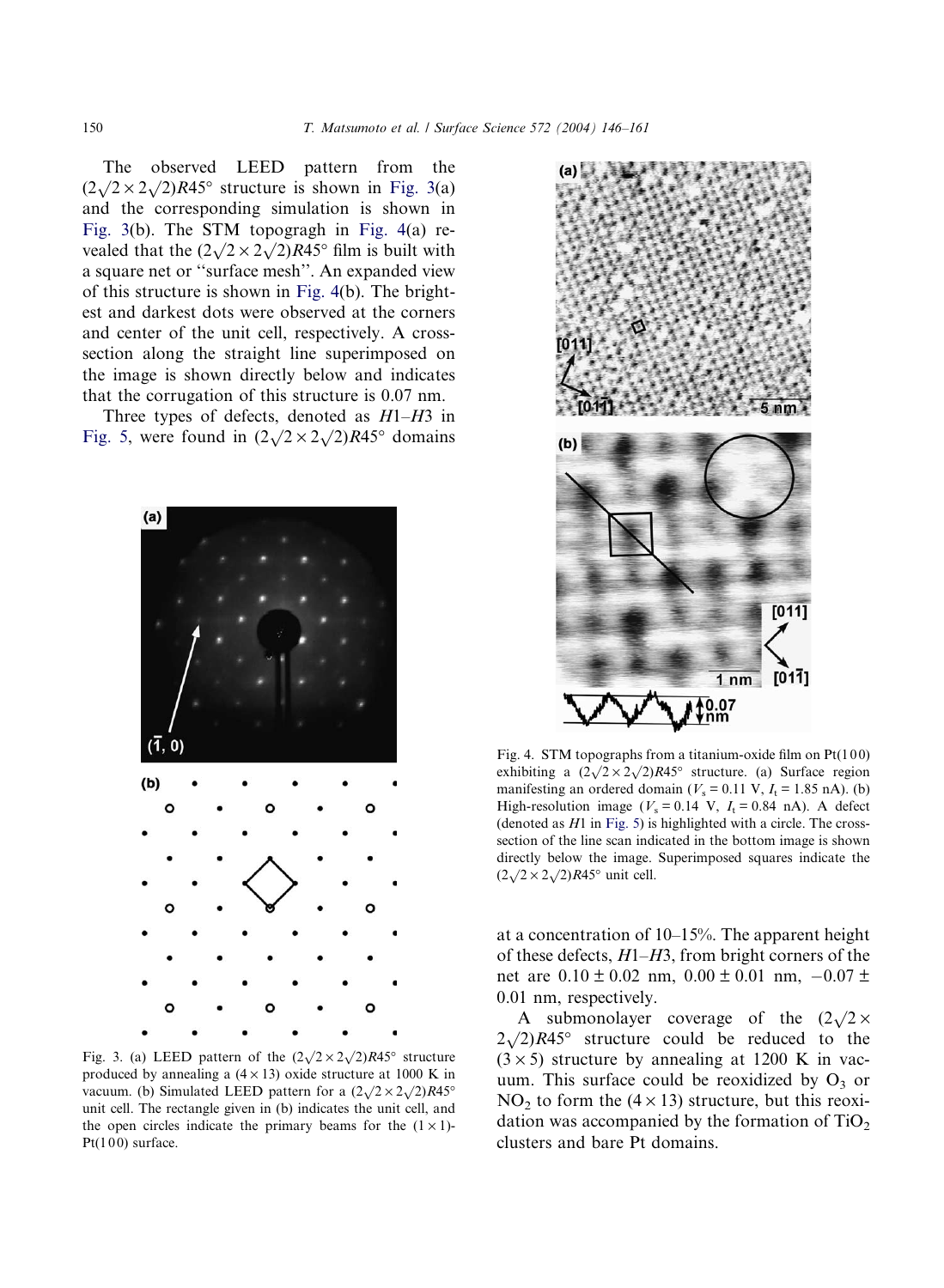<span id="page-5-0"></span>

Fig. 5. STM topograph showing defect sites on a titaniumoxide film on Pt(100) exhibiting a  $(2\sqrt{2} \times 2\sqrt{2})R45^\circ$  structure  $(V_s = 0.39 \text{ V}, I_t = 0.87 \text{ nA})$ . We attribute the defects labeled H1–3 as due to population of a second layer, Ti atoms in the center of the unit cell, and rotated  $(2\sqrt{2} \times 2\sqrt{2})R45^\circ$  nets, respectively.

## 3.1.3. Deep oxidation of a titanium oxide film on  $Pt(100)$  with a  $(3 \times 5)$  structure

Deep oxidation of the  $(3 \times 5)$ -Ti<sub>2</sub>O<sub>3</sub> film on Pt(100) carried out with  $NO<sub>2</sub>$  and  $O<sub>3</sub>$  was observed by using STM to reveal the mechanism of TiO<sub>2</sub> cluster formation. Fig.  $6(a)$  shows an STM image after oxidation using  $3-L O_3$  with the substrate at 300 K carried out on the homogeneous  $(3 \times 5)$  surface (as seen in [Fig. 4](#page-4-0) of Part I [\[8\]](#page-14-0)). Oxidation started mainly from step edges as highlighted by the superimposed black ellipse. The magnified view shown in Fig. 6(b) revealed row structures that are similar to those in the  $(4 \times 13)$ structure. About 90% of the area was recovered as the homogeneous  $(3 \times 5)$  surface after annealing to 900 K. However, this was accompanied by formation of  $(5 \times 20)$ -Pt(100) domains and TiO<sub>2</sub> islands.

After dosing 3-L  $O_3$  on the surface at 600 K, [Fig. 7](#page-6-0) shows that the deeply oxidized domains expanded only from step edges. The image showed a mixture of  $(3 \times 5)$  domains B and new domains K. Most of the surface area was recovered as  $(3 \times 5)$ domains after annealing at 900 K.

Further oxidation using  $9-L O_3$  on the surface at 600 K caused the deeply oxidized area to reach the opposite step edge. On this surface, ''holes'' were produced with an apparent depth of  $\sim 0.25$ 



Fig. 6. STM topographs of the  $(3 \times 5)$  oxide film on Pt(100) after further oxidation using  $3-L O_3$  with the substrate at 300 K. (a) Oxidation occurs principally at step edges (as highlighted by the superimposed black ellipse) ( $V_s = 0.47$  V,  $I_t = 0.47$  nA). The cross-section of the line scan indicated in the image is shown directly below. (b) Expanded view of a deeply oxidized domain  $(V_s = 1 \text{ V}, I_t = 0.48 \text{ nA}).$ 

nm as shown in the cross-section  $a1-a2$  in [Fig. 8](#page-6-0). This indicates a depth of a few layers. The crosssection  $b1-b2$  indicates that the apparent corrugation of smaller holes is  $\sim 0.07$  nm, and so the pseudo- $(2\sqrt{2} \times 2\sqrt{2})R45^\circ$  nets, indicated at c1 for example, were produced on a three-layer thick film. When this surface was annealed at 900 K in vacuum, the LEED pattern was a mixture of the vacuum, the EEED pattern was a mixt

[Fig. 9\(](#page-6-0)a) shows an STM image obtained after oxidation using 15-L  $O_3$  on the surface at 600 K. Trigonal prism clusters were observed, and most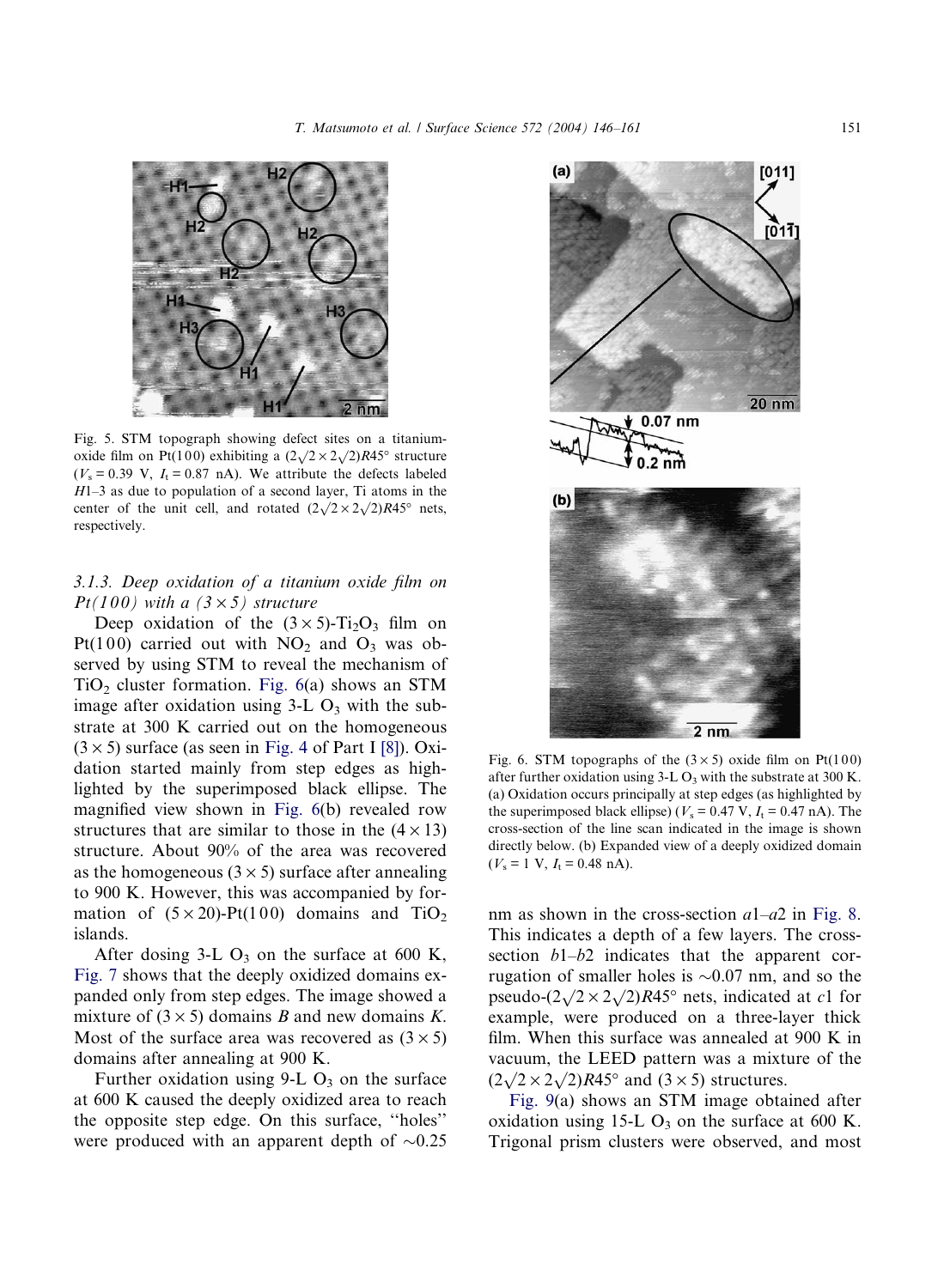<span id="page-6-0"></span>

Fig. 7. STM topograph of the  $(3 \times 5)$  oxide film on Pt(100) after further oxidation using  $3-L O_3$  with the substrate at 600 K  $(V_s = 1 \text{ V}, I_t = 0.16 \text{ nA})$ . Domains *B* and *K* are assigned to the  $(3 \times 5)$  oxide film and more deeply oxidized regions, respectively. The cross-section of the line scan indicated in the image is shown directly below.



Fig. 8. STM topograph of the  $(3 \times 5)$  oxide film on Pt(100) after further oxidation using 9-L  $O_3$  with the substrate at 600 K  $(V<sub>s</sub> = 1.1 V, I<sub>t</sub> = 0.47 nA)$ . Cross-sections along the lines  $a1-a2$ and b1–b2 indicated in the image are shown directly below. A  $(2\sqrt{2} \times 2\sqrt{2})R45^\circ$ -like structure is observed (denoted as *c*1).

step edges of these clusters were along the [0 1 1] and equivalent directions. The area highlighted



Fig. 9. STM topographs of the  $(3 \times 5)$  oxide film on Pt(100) after further oxidation using  $15-L O_3$  with the substrate at 600 K. (a) Titania clusters ( $V_s = 1.1$  V,  $I_t = 0.78$  nA). (b) Expanded view of the region indicated by the superimposed dashed box in (a) ( $V_s$  = 0.2 V,  $I_t$  = 0.74 nA). The cross-section of the line scan indicated in the image is shown directly below.

by the superimposed black box in Fig. 9(a) is shown on an expanded scale in Fig. 9(b). The heights of the clusters are 0.14, 0.21 or 0.28 nm as the cross-section along the indicated black line shows. A mixture of  $(4 \times 13)$ ,  $(2\sqrt{2} \times 2\sqrt{2})R45^\circ$ and  $(3 \times 5)$  domains and TiO<sub>2</sub> clusters were produced after annealing this surface in vacuum at 900 K.

Another set of experiments were carried out in which the Ti deposition on  $Pt(100)$  was performed in a partial pressure of  $O_3$  (rather than  $O_2$ ) with the substrate at 700–900 K. This procedure, or anneal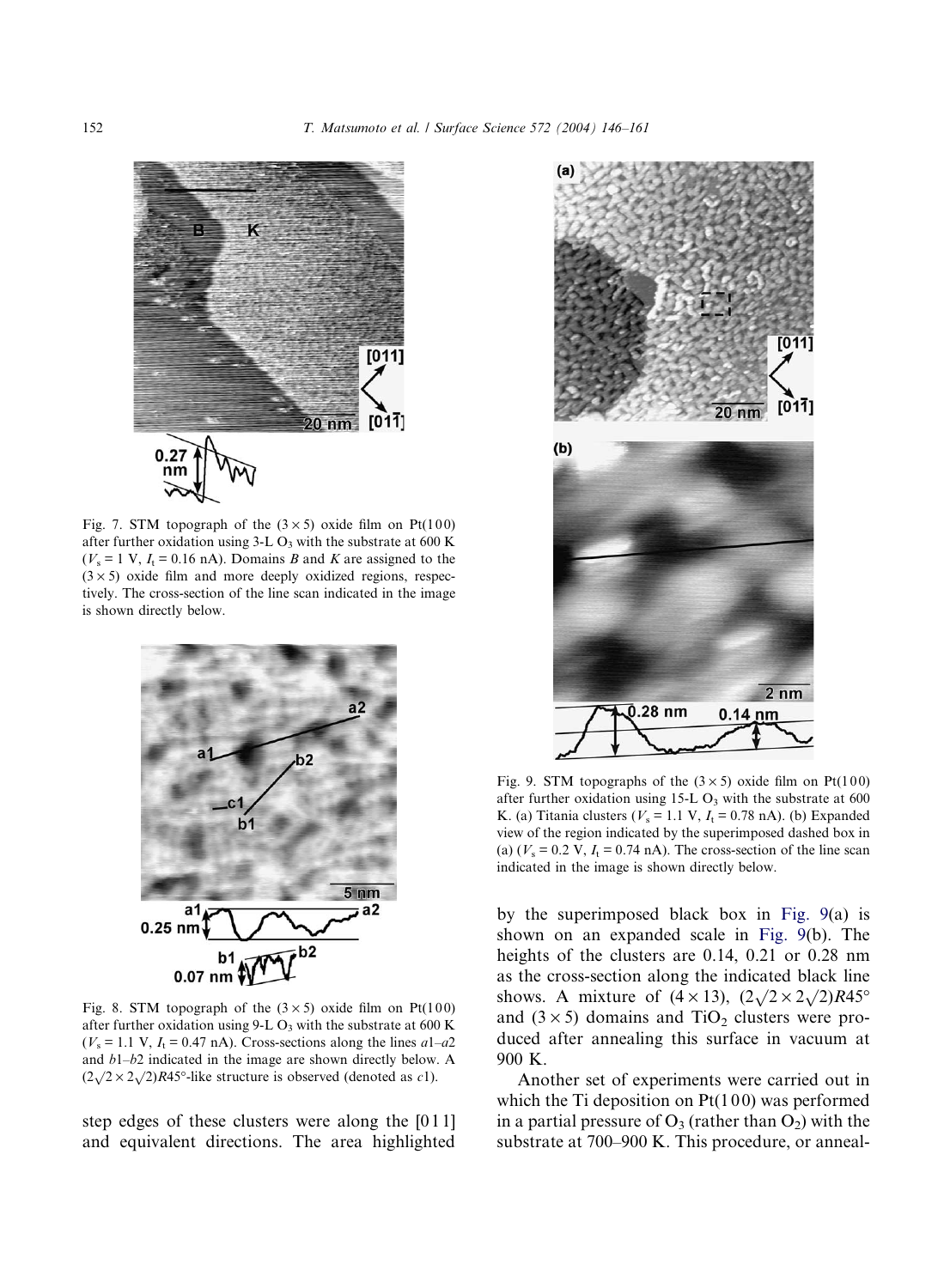ing the  $(3 \times 5)$  film in  $O_3$  to near 900 K gave LEED patterns corresponding to the  $(4 \times 13)$  and "24structure'' [\[8\]](#page-14-0) films. The best LEED patterns were obtained after annealing these films at the lowest temperature of 1000 K. While  $(4 \times 13)$ , towest temperature of 1000 K. While  $(4 \times 13)$ ,<br> $(2\sqrt{2} \times 2\sqrt{2})R45^\circ$  and  $(3 \times 5)$  domains and  $T_1O_2$ clusters were observed on these surfaces after annealing to 1000 K in vacuum, a ''flat'' oxide film was never observed.

## 3.2. NO adsorption and reduction via oxidation of a titanium oxide film on  $Pt(100)$

A submonolayer,  $(3 \times 5)$  oxide film on Pt(100) at 300–1000 K was not oxidized by 100-L  $O_2$  exposure [\[8\]](#page-14-0), presumably due to the low sticking probability on Pt(100) estimated at  $\sim 10^{-3}$  [\[31\]](#page-15-0). Another potential oxidant, NO, was used to examine the stability of titanium oxide films on  $Pt(100)$ to oxidation reactions. NO TPD spectra were acquired following NO exposures on the  $(5 \times 20)$ -Pt(100) surface, a submonolayer  $(3 \times 5)$  oxide film surface (Pt/Ti/O AES ratio of 1/1/1), and a several monolayer thick  $(3 \times 5)$  oxide film surface (Pt/Ti/O AES ratio of 1/3.2/3.2). A 6-L NO exposure was given on each these surfaces at 200 K and then the TPD spectra were obtained. This entailed heating the surfaces to 800 K. On  $Pt(100)$ , TPD peaks at 450–500 K were observed for signals at 28  $(N_2)$ , 30 (NO) and 44 (N<sub>2</sub>O) amu, and at 700 K for 32  $(O<sub>2</sub>)$  amu. This behavior is similar to that described in a previous report [\[2\].](#page-14-0) The submonolayer  $(3 \times 5)$  oxide film surface gave smaller TPD peaks for  $N_2$ , NO and  $N_2O$ , but no  $O_2$  peak was detected. Also, an additional LEED pattern indicating a  $(2\sqrt{2} \times 2\sqrt{2})R45^{\circ}$  structure appeared after the TPD measurements. For the  $(3 \times 5)$  oxide film that was several monolayer thick, no desorption peaks and no change in the LEED pattern were observed during or after TPD measurements.

## 3.3. CO adsorption on titanium oxide films on  $Pt(100)$

CO adsorption on several substrates at 210 K was used to probe aspects of the surface chemistry of titanium oxide films on  $Pt(100)$ . Fig. 10 shows CO TPD spectra following 6-L CO adsorption



Fig. 10. CO TPD spectra after 6-L CO exposures on the clean  $(5 \times 20)$ -Pt(100) surface, a surface characterized by the presence of a mixture of  $(3 \times 5)$ ,  $(4 \times 13)$ ,  $(2\sqrt{2} \times 2\sqrt{2})R45^\circ$  oxide domains along with bare  $Pt(100)$ , and thick titania films with  $(3 \times 5)$  oxide domains on the Pt(100) surface. Exposures were carried out with the surfaces at 210 K. CO TPD spectra from  $TiO<sub>2</sub>(110)$  [\[14\]](#page-14-0) are reproduced as an inset in the upper left hand corner. No desorption peak at 44 amu  $(CO<sub>2</sub>)$  was observed in these experiments.

on a (i)  $(5 \times 20)$ -Pt $(100)$  surface, (ii) partially covered  $Pt(100)$  surface containing a mixture of  $(3 \times 5)$ ,  $(2\sqrt{2} \times 2\sqrt{2})R45^\circ$ , and  $(4 \times 13)$  oxide domains and bare,  $Pt(100)$  domains, and (iii) thick titanium oxide film with  $(3 \times 5)$  domains on Pt(100) (as shown in [Fig. 12](#page-10-0) of Ref.  $[8]$ ). CO TPD spectra from oxidized and reduced  $TiO<sub>2</sub>(110)$  surfaces are also displayed as a reference. CO TPD peaks were observed at 506 K from both clean  $Pt(100)$  and the partially oxide-covered Pt(100) surface. The Pt(100) results were similar to those in a previous study [\[24\]](#page-14-0). The mixture of oxide domains that partially covered the  $Pt(100)$ surface only served to reduce the CO TPD peak area, i.e., reduce the amount of adsorbed CO, from that on the oxide-free  $Pt(100)$  surface. Thick titanium oxide films essentially eliminated CO adsorption on the substrate surface at 210 K, but a small  $(\sim 0.02$  ML) TPD peak was seen at 534 K. Identical CO TPD spectra were obtained from a 2-ML thick  $(3 \times 5)$  oxide film on Pt(100). No  $CO<sub>2</sub>$  TPD peak was observed from any of these surfaces after CO adsorption.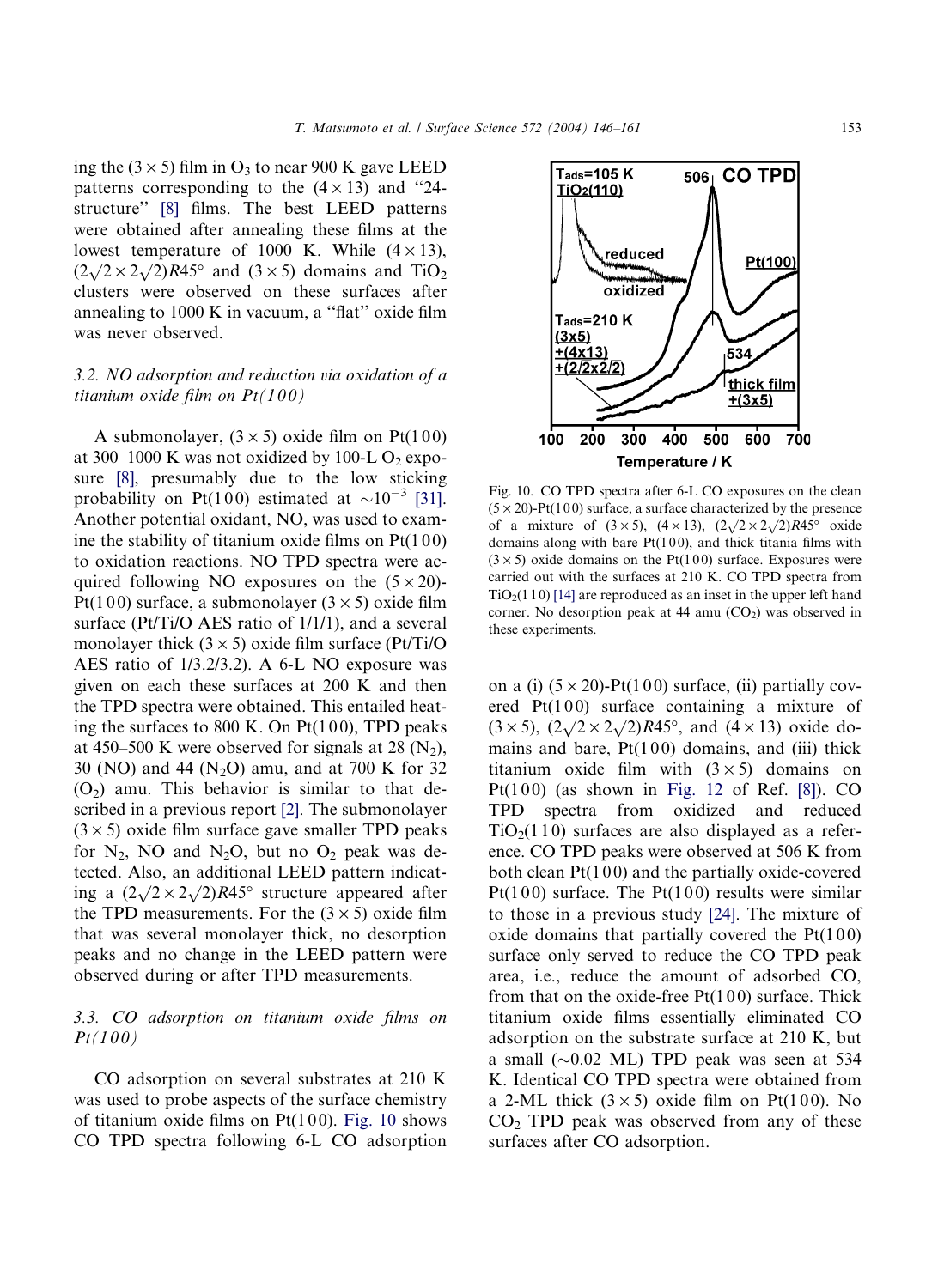In addition, the  $(2\sqrt{2} \times 2\sqrt{2})R45^\circ$  domains on a partially covered  $Pt(100)$  surface containing a mixture of domains at 300 K were observed by STM in a flow of CO at  $6.7 \times 10^{-5}$  Pa. No changes in structure were observed. Also, the  $(3 \times 5)$  oxide film on  $Pt(100)$  was not reduced in a CO flow at  $10^{-5}$  Pa with the substrate 750 K as checked by LEED and AES. Furthermore, no carbon was detected by AES after all of the experiments involving CO adsorption and TPD, which included heating to 700 K.

## 3.4. HCOOH adsorption and decomposition on titanium oxide films on  $Pt(100)$

TPD spectra of HCOOH following adsorption of HCOOH on a  $(5 \times 20)$ -Pt $(100)$  surface and  $(3 \times 5)$  titanium oxide film on Pt(100) are shown in Fig. 11. A HCOOH TPD spectrum after HCOOH adsorption on a reduced  $TiO<sub>2</sub>(001)$  surface that was produced by  $Ar^+$ -ion sputtering is also displayed [\[25\].](#page-14-0) In our experiments, a 30-L HCOOH exposure was made on the samples at 150 K, and then TPD curves were obtained during heating to 800 K. Signals in TPD were monitored at 46 (HCOOH), 2 (H<sub>2</sub>), 18 (H<sub>2</sub>O), 28 (CO), and 44  $(CO<sub>2</sub>)$  amu. TPD peaks appropriate for HCOOH desorption, including the cracking fractions at other masses, appeared at 189 and 330 K on  $Pt(100)$ . The low- and high-temperature peaks are attributed to molecular desorption of HCOOH from the physisorbed multilayer and chemisorbed layer, respectively. No desorption of other decomposition products was observed, and no signals due to C or O on the surface were detected by AES after the TPD scan. Because HCOOH adsorption and desorption from  $Pt(100)$  has not been reported previously, we took extra care to insure that our TPD results reproducible, and the  $Pt(100)$  surface order and cleanliness were checked by AES, LEED and CO TPD before and after the HCOOH experiments.

The HCOOH TPD spectrum after HCOOH adsorption on a  $(3 \times 5)$  oxide film on Pt(100), which contained some  $TiO<sub>2</sub>$  clusters and  $2\%$ bare-Pt sites, gave two HCOOH desorption peaks at 189 and 371 K. These can be attributed to the same origins as above. No desorption of other



Fig. 11. HCOOH TPD spectra after 30-L HCOOH exposures on the clean  $(5 \times 20)$ -Pt(100) surface and thick titania films with  $(3 \times 5)$  oxide domains on the Pt(100) surface. Exposures were carried out with the surfaces at 150 K. A HCOOH TPD spectrum from a reduced  $TiO<sub>2</sub>(001)$  surface [\[25\]](#page-14-0) is reproduced as an inset in the upper right hand corner. No desorption peaks at 2, 18, 28 and 44 amu were observed in these experiments other than the expected cracking fragments of HCOOH in the mass spectrometer.

decomposition products was observed, and the Pt:Ti:O AES ratio characterizing this surface was unchanged at 1:3:3 after the TPD scan.

HCOOH adsorption and desorption from a  $(4 \times 13)$  oxide film on Pt(100) was also examined by TPD during which the sample was heated to 800 K. No clear HCOOH (or other product) desorption peaks were observed during TPD, however, small, ambiguous desorption features for  $H<sub>2</sub>O$  and  $CO<sub>2</sub>$  were observed around 280–330 and 330 K, respectively. This indicates that the surface was nearly inert for HCOOH adsorption.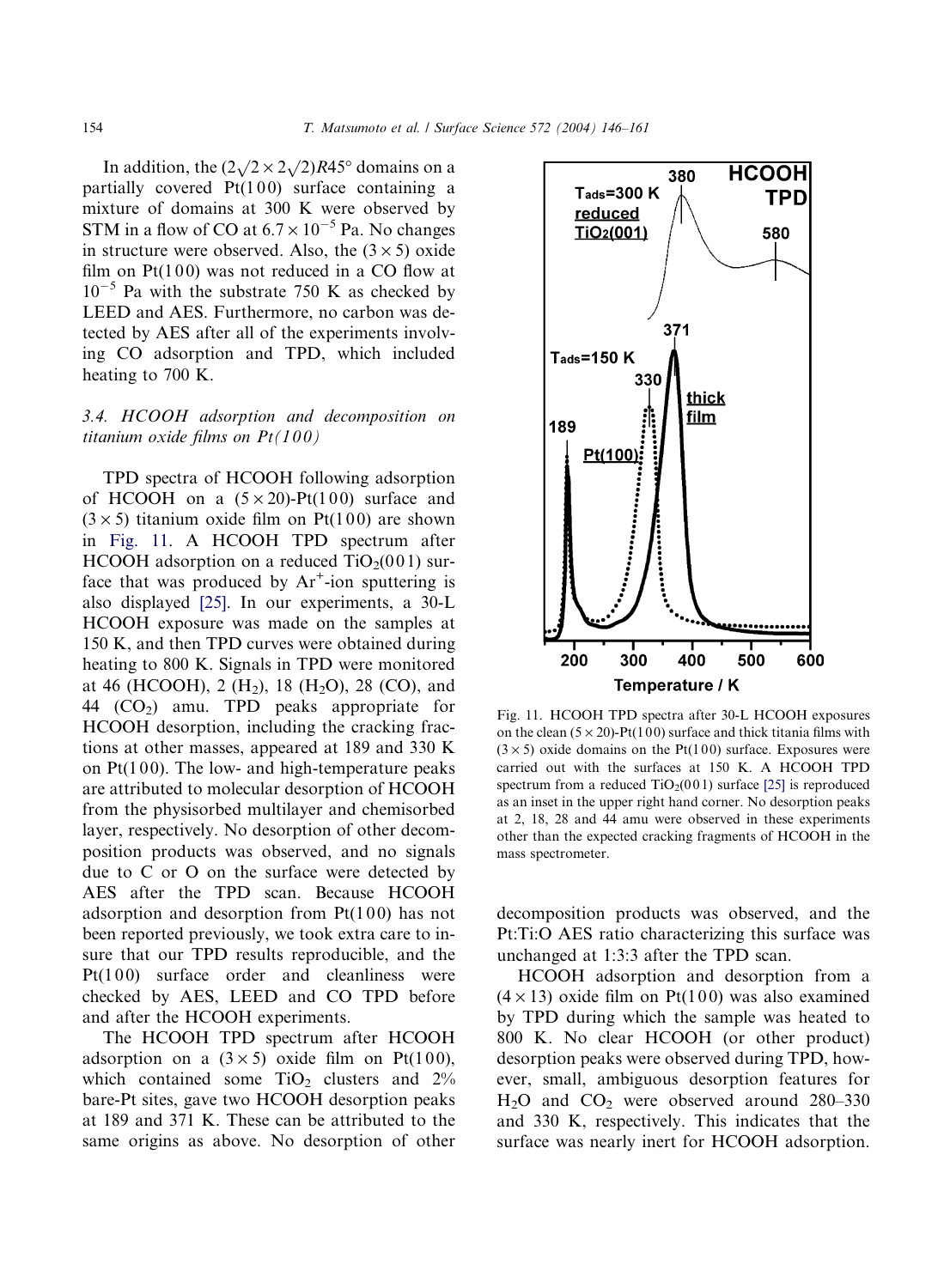However, the LEED pattern changed to indicate a mixture of  $(3 \times 5)$  and  $(2\sqrt{2} \times 2\sqrt{2})R45^\circ$  domains after HCOOH exposure and heating in TPD, and the Pt/Ti/O AES ratio changed from 1:2.5:3.8 before HCOOH exposure to 1:2.5:2.8 after TPD.

## $3.5.$  H<sub>2</sub> exposures on titanium oxide films on  $Pt(100)$

Adsorption of  $H_2$  and possible reduction of a  $(3 \times 5)$  oxide film on Pt(100), characterized by a Pt/Ti/O AES ratio of 1:3:3, was investigated. The  $(3 \times 5)$  surface at 300 K was exposed to  $1.3 \times 10^{-5}$  Pa H<sub>2</sub> and to a combined mixture of CO and  $H_2$  gases, each at a partial pressure of  $1.3 \times 10^{-5}$  Pa, with the sample at 300–750 K. During and subsequent to these experiments, no change was observed in the LEED patterns or AES spectra. These observations are consistent with previous results on  $TiO<sub>2</sub>(110)$  surfaces indicating that either  $H_2$  does not dissociatively adsorb at fully oxidized sites or  $H_2$  rapidly dissociatively adsorbs and recombines at defect sites with O vacancies [\[15,16\]](#page-14-0).

# 4. Discussion

In a previous paper [\[8\]](#page-14-0), we characterized a monolayer titanium-oxide film exhibiting a  $(3 \times 5)$  structure on Pt(100) as due to Ti<sub>2</sub>O<sub>3</sub>. Herein, we characterized changes that occur in this film during subsequent oxidation and reduction reactions. A variety of ordered-film structures were observed. A  $(4 \times 13)$  structure was produced locally by  $O_3$  or  $NO_2$  oxidation of the  $(3 \times 5)$ -Ti<sub>2</sub>O<sub>3</sub> film at 600 K and annealing at 700–950 K in vacuum. A  $(2\sqrt{2} \times 2\sqrt{2})R45^\circ$  structure was formed locally by annealing of the  $(4 \times 13)$  structure at 1000– 1100 K in vacuum, and this structure decomposed to the  $(3 \times 5)$  structure after annealing above 1200 K in vacuum. Also, the reactivity of these films depended on their structure. The  $(3 \times 5)$  domains were oxidized with strong oxidizing agents, but inert against several reducing agents under UHV conditions. O<sub>3</sub> oxidation of the  $(3 \times 5)$ -Ti<sub>2</sub>O<sub>3</sub> film at 600 K caused crystallization in the titanium

oxide film. These crystals decomposed at 900 K and agglomerated to form  $TiO<sub>2</sub>$  clusters and  $(4 \times 13)$ ,  $(2\sqrt{2} \times 2 \times 2)R45^{\circ}$ , and  $(3 \times 5)$  structures. NO was reduced on the  $(3 \times 5)$ -Ti<sub>2</sub>O<sub>3</sub> film because of NO decomposition at Pt sites and this oxidized the  $(3 \times 5)$  film surface to form the  $(2\sqrt{2} \times$  $2\sqrt{2}$ )R45° structure. HCOOH adsorbed reversibly on  $(3 \times 5)$  terraces, but the  $(4 \times 13)$  domains were reduced by HCOOH to form  $(3 \times 5)$  and reduced by HCOOH to form  $(3 \times 3)$  and  $(2\sqrt{2} \times 2\sqrt{2})R45^\circ$  domains. No reduction with  $H<sub>2</sub>$  was observed on the (3  $\times$  5) domains, and titanium oxide films blocked CO adsorption sites above 210 K.

It is imperative to determine the atomic composition and structure of these titanium oxide films if we are to develop structure-property relationships and better understand the origin of their chemical properties. Theoretical calculations, along with additional experimental studies, are critically needed to properly elucidate these oxide structures. However, it is useful to propose at this time tentative models for the two new, ordered, titanium-oxide film structures on  $Pt(100)$  in hopes of stimulating such calculations and further experiments.

# 4.1. Proposed model of a titanium oxide film on  $Pt(100)$  with a  $(4 \times 13)$  structure

[Fig. 12\(](#page-10-0)a) provides a high-resolution STM image of a titanium oxide film on  $Pt(100)$  with a  $(4 \times 13)$  structure. Two domains can be observed in [Fig. 12](#page-10-0)(a), one showing bright dots along the  $y1-y3$  rows and the other showing bright dots along the  $y4-y5$  rows. The Moiré pattern can be explained by a mismatch between the –Ti–O– nets in the oxide film and the  $Pt(100)$  substrate. Very bright spots might originate from Ti atoms ''lifted up'' on top of Pt atoms such as that which occurs at a crossing of x1 and y1.

A schematic drawing of our proposed model for this oxide structure is given in [Fig. 12\(](#page-10-0)b). The superimposed white rectangles indicate the unit cell of the  $(4 \times 13)$  structure. The smaller, ''square-net'' sub-structures have atomic positions for Ti and O that are similar to the superimposed first and second layers of the  $TiO<sub>2</sub>(001)$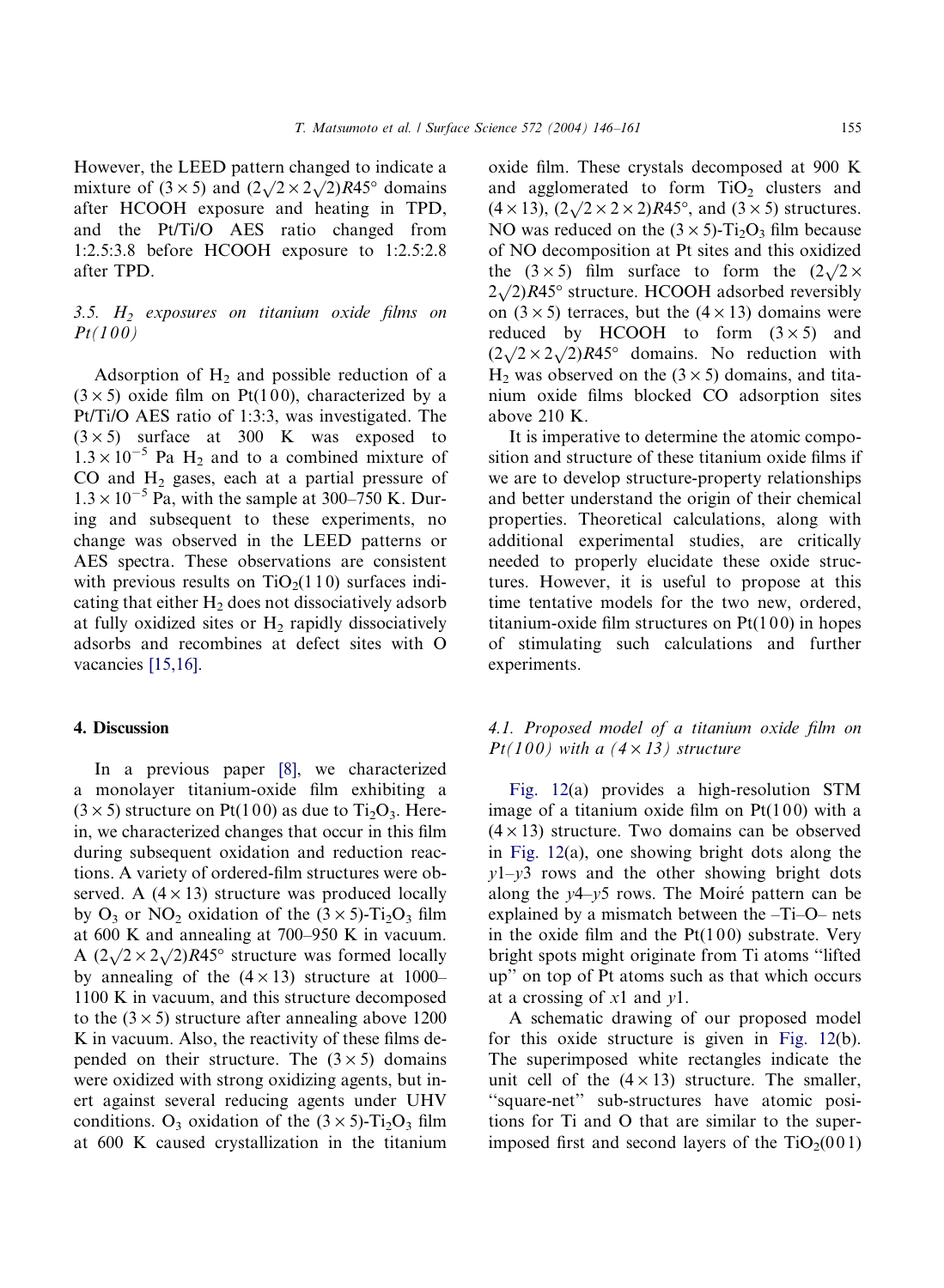<span id="page-10-0"></span>

Fig. 12. (a) STM topograph from a titanium-oxide film on Pt(100) exhibiting a  $(4 \times 13)$  structure. (b) Tentative model of the  $(4 \times 13)$  structure. The superimposed white rectangle indicates the  $(4 \times 13)$  unit cell. The rows x1–5 and y1–3 correspond to each other in each figure.

surface [\[26\]](#page-14-0). A similar, square structure was also observed on a  $SrTiO<sub>3</sub>(001)$  surface [\[27\]](#page-14-0). The numbers of Ti and O atoms in a  $(1 \times 1)$  unit cell within this model are  $27/52 = 0.52$  and 54/  $52 = 1.04$ , respectively. The Ti density was measured to be almost the same as that for the  $(3 \times 5)$ film [\[8\],](#page-14-0) and the model is consistent with XPS spectra which indicate that the composition in this film corresponds to  $TiO<sub>2</sub>$  [\[8\]](#page-14-0). Thus, the titanium oxide film on Pt(100) with a  $(4 \times 13)$  structure consists of one layer of a  $TiO<sub>2</sub>$  film. It is possible that screening effects by the Pt substrate cause the observed lower binding energies of the Ti  $2p$  and O 1s peaks in XPS from this monolayer film compared to those of two-layer  $TiO_x$ films on  $Pt(100)$  [\[8,28\]](#page-14-0).

4.2. Proposed model of a titanium oxide film on **Pt**(100) with a  $(2\sqrt{2} \times 2\sqrt{2})$  R45° structure

A high-resolution STM image of a titanium oxide film on Pt(100) with a  $(2\sqrt{2} \times 2\sqrt{2})R45^\circ$ structure is given in Fig. 13(a). Our proposed model for this oxide structure is provided schematically in Fig. 13(b). This structure consists of one on-top Ti atom  $(T1)$ , four Ti atoms near four-foldsubstrate sites  $(T2)$ , four O atoms near four-foldsubstrate sites  $(01)$ , and four O atoms near two-fold-substrate bridge sites  $(O2)$ . The brightest spots in STM topographs are assigned to T1, and the two T2 atoms appear to be observed as bright lines. The darkest spots are assigned to the Pt substrate because the apparent corrugation of 0.07 nm



Fig. 13. (a) STM topograph from a titanium-oxide film on Pt(100) exhibiting a  $(2\sqrt{2} \times 2\sqrt{2})R45^\circ$  structure. (b) Tentative model of the  $(2\sqrt{2} \times 2\sqrt{2})R45^\circ$  structure. The superimposed black squares indicate the  $(2\sqrt{2} \times 2\sqrt{2})R45^\circ$  unit cell. This structure presents two different environments for Ti atoms (T1 and  $T2$ ) and O atoms ( $O1$  and  $O2$ ).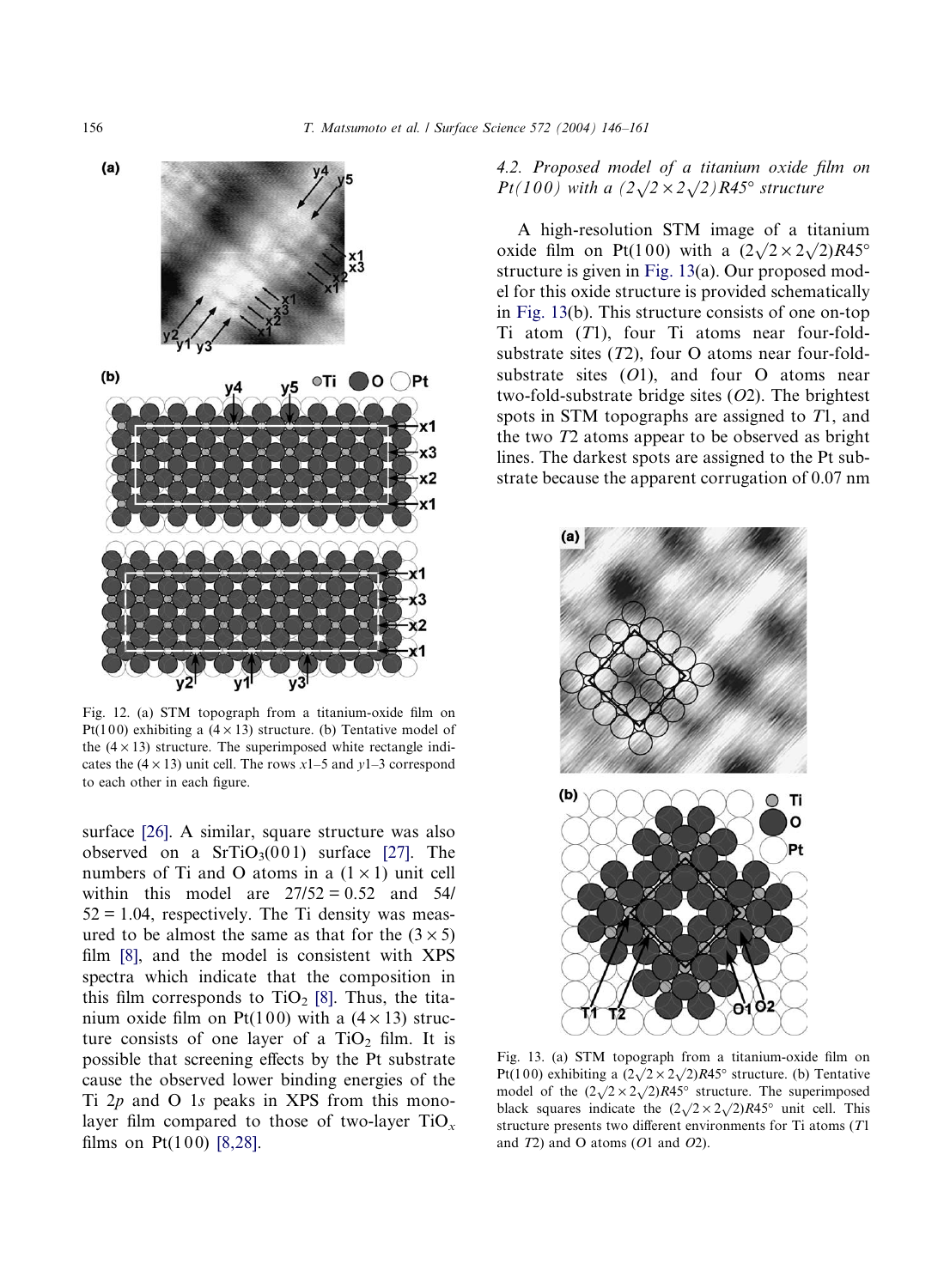is close to the 0.06–0.07-nm apparent thickness of single layers of oxide in the  $(3 \times 5)$ -Ti<sub>2</sub>O<sub>3</sub> film or  $TiO<sub>2</sub>$  islands (see [Fig. 9](#page-6-0) in this report and [Figs. 5](#page-5-0) [and 9](#page-5-0) of Ref. [\[8\]\)](#page-14-0). This structure can be explained as arising from a crossing of short,  $TiO<sub>2</sub>$  rows which creates a local structure reminiscent of the 5-fold Ti atoms and their neighboring O atoms on the  $TiO<sub>2</sub>(110)$  surface [\[10\].](#page-14-0) One Ti and four O atoms are shared by two crossing rows. The densities of Ti and O atoms in a  $(1 \times 1)$  unit cell in this model are  $5/8 = 0.625$  and  $8/8 = 1$ , respectively. This Ti density is higher than those for the  $(3 \times 5)$  and  $(4 \times 13)$  structures and lower than that for the "24-structure" [\[8\]](#page-14-0). The ideal composition within this model is  $Ti<sub>5</sub>O<sub>8</sub>$ , which is consistent with the range of  $TiO_{2-1.5}$  indicated by XPS spectra [\[8\]](#page-14-0). A lower binding energy than expected in XPS was observed for Ti 2p peaks corresponding to  $Ti^{4+}$  and  $Ti^{3+}$  states and O 1s peaks from this one-layer thick oxide structure and this can be explained in the same manner as above for the  $(4 \times 13)$  oxide film [\[28\].](#page-14-0)

Submonolayer coverages of  $(2\sqrt{2} \times 2\sqrt{2})R45^\circ$ oxide films were transformed to  $(3 \times 5)$  structures by annealing at 1200 K in vacuum, while the comby annealing at 1200 K in vacuum, while the complete  $(2\sqrt{2} \times 2\sqrt{2})R45^\circ$ -Ti<sub>5</sub>O<sub>8</sub> film was produced by decomposition of thick titanium-oxide films at 1300 K in vacuum [\[8\].](#page-14-0) This indicates that the  $(2\sqrt{2} \times 2\sqrt{2})R45^{\circ}$  structure was formed below 1200 K by agglomeration of diffusing Ti and O atoms created by the decomposition of  $TiO<sub>2</sub>$  clusters. The  $(4 \times 13)$ -TiO<sub>2</sub> structure could not be produced by high-temperature annealing of thick titanium-oxide films. This result is consistent with our proposal that the  $(2\sqrt{2} \times 2\sqrt{2})R45^\circ$ -Ti<sub>5</sub>O<sub>8</sub> film is less oxidized than the  $(4 \times 13)$ -TiO<sub>2</sub> film.

It is interesting to note that, as shown within the circle of [Fig. 4](#page-4-0)(b) and in [Fig. 5,](#page-5-0) the H1 defects are considered to be due to population of a second layer, the H2 defects might arise from Ti atoms sitting in the center holes of the unit cells, and the H3 defects are due to a rotation of the titanium oxide net away from the normal structure by 45 degrees. Intentional population and control of these defects might enable us to control chemical reactivity at the surface or physical properties such as those required for developing nano-sized data storage applications.

## 4.3. Reactions in deep oxidation of titanium oxide films on  $Pt(100)$  by using  $O_3$  and  $NO_2$

Bright spots in the image shown in [Fig. 6\(](#page-5-0)b) following deep oxidation of the  $(3 \times 5)$ -Ti<sub>2</sub>O<sub>3</sub> film on Pt(100), i.e., after 3-L  $O_3$  oxidation at 300 K, might be due to Ti atoms ''lifted up'' by incorporation of additional oxygen into the subsurface region of the oxide film as the film thickens. The STM image in [Fig. 8,](#page-6-0) obtained after deep oxidation by a 9-L  $O_3$  exposure on the substrate at 600 K, also suggests that Ti atoms were lifted up by a thickening of the oxide to form a film consisting of 2–3 oxide layers. An oxidation mechanism consistent with these STM images is one in which Ti atoms in the bottom oxide layer (in contact with the Pt substrate) diffuse to the surface of the oxide film. Additional oxygen is incorporated into the bottom oxide layer to fully oxidize the remaining Ti atoms present and into the top oxide layer to oxidize the diffused Ti atoms. This leads to a thickening of the oxide film. Further oxidation at defect sites like step edges or domain boundaries of the initial  $(3 \times 5)$ -Ti<sub>2</sub>O<sub>3</sub> film is preferred over oxidation in the middle of terraces. Within this mechanism, heating the film to 600 K enhanced Ti diffusion to the film surface and deeper oxidation.

In the final stage of deep oxidation, as shown in [Fig. 9](#page-6-0), oxide prism-islands or crystals with a thickness of 2–4 layers were formed. This was deduced from the apparent corrugation in the STM images and the 0.07-nm thickness of each  $TiO<sub>2</sub>$  layer in the film. These prism-islands disappeared after annealing at 1000 K, and thus were less stable than those observed after annealing thicker oxide films that exceeded monolayer coverage at 1000 K. Most prism-islands or crystals produced by deep oxidation decomposed at 900 K to form  $(4 \times 13)$ ,  $(2\sqrt{2} \times 2\sqrt{2})R45^\circ$ , and  $(3 \times 5)$  structures and larger  $TiO<sub>2</sub>$  clusters. While it is clear that using the stronger oxidants  $O_3$  and  $NO_2$ , compared to  $O_2$ , can provide different synthetic strategies for new, titanium-oxide film structures on  $Pt(100)$ , selectivity for the formation of a single, oxide-film structure is low under all of these conditions. Control of the film structure is difficult because processing inhomogeneous multilayer films causes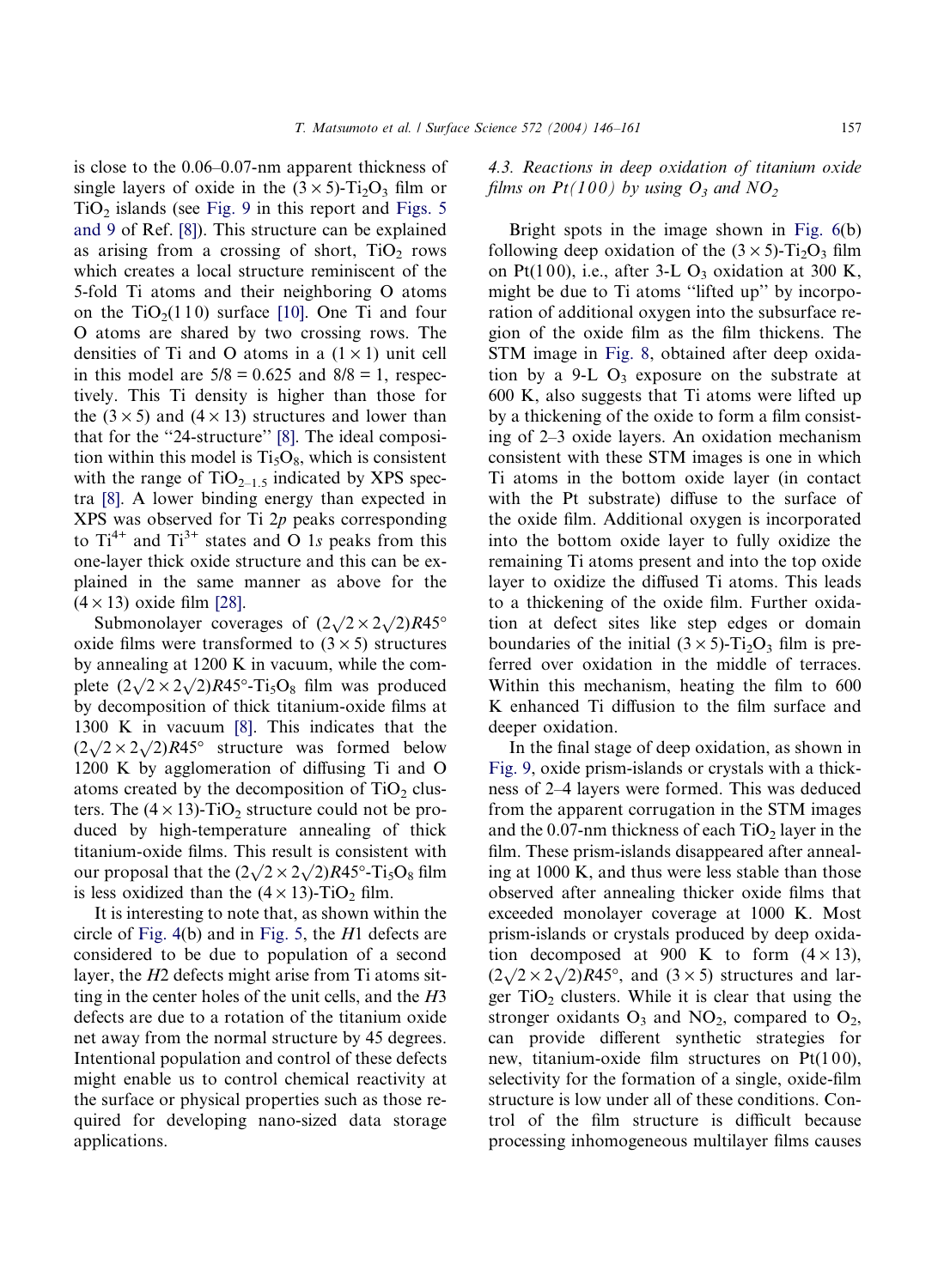decomposition and/or reconstruction to competitively form new compositions and structures.

# 4.4. NO reduction at titanium oxide films on  $Pt(100)$

Decomposition of NO on a  $Pt(100)$  surface leads to the formation of 0.4-ML O adatoms and subsequent  $O<sub>2</sub>$  desorption in TPD after NO adsorption at 200 K [\[29,30\]](#page-14-0). Even though NO adsorption and reduction occurs on submonolayer  $(3 \times 5)$ -Ti<sub>2</sub>O<sub>3</sub> films on Pt(100), no O<sub>2</sub> desorption was observed following NO exposures on these surfaces. This indicates that all of the O adatoms produced by NO decomposition at Pt sites were consumed by oxidation of the  $(3 \times 5)$  structure to form the  $(2\sqrt{2} \times 2\sqrt{2})R45^{\circ}$  structure.

No NO desorption was observed in TPD following NO exposures on thick titanium oxide films with coverages of several monolayers on  $Pt(100)$ . This confirms that NO is strongly adsorbed and decomposes, not on the  $(3 \times 5)$ -Ti<sub>2</sub>O<sub>3</sub> or TiO<sub>2</sub> islands, but only at Pt sites to oxidize the  $(3 \times 5)$ - $Ti<sub>2</sub>O<sub>3</sub>$  domains. This is different behavior from that attributed to  $Ti^{3+}$  sites on  $TiO<sub>2</sub>(110)$  [\[19\].](#page-14-0)

## 4.5. Adsorption of CO on titanium oxide films on  $Pt(100)$

The presence of the  $(3 \times 5)$ -Ti<sub>2</sub>O<sub>3</sub> film on Pt(100) blocked all adsorption of CO above  $230$ K. This is consistent with reports on encapsulated Pt clusters [\[11,32\]](#page-14-0). The small CO TPD peak observed from the  $(3 \times 5)$  film surface is presumably due to irregular Pt-sites (as seen in [Fig. 12](#page-10-0)(c) or (d) of Ref. [\[8\]\)](#page-14-0). The area of available, bare-Pt sites

Table 1

on the  $(3 \times 5)$ -Ti<sub>2</sub>O<sub>3</sub> film on Pt(100) surface that we investigated was estimated to be about 2% by using the CO TPD peak areas from the clean and oxide-covered  $Pt(100)$  surface. A CO TPD peak near 376 K that has been attributed to  $Pt_3$ Ti alloy sites [\[33\]](#page-15-0) was not found from the oxidecovered  $Pt(100)$  surface. Thus, CO TPD confirms no formation of a  $Pt_3$  Ti surface alloy during preparation of these oxide-covered  $Pt(100)$  surfaces, which is consistent with STM and XPD results [\[8\]](#page-14-0).

No chemical reaction of CO with deeply oxidized titanium-oxide films on  $Pt(100)$  was observed under the conditions of this study, and in particular, such surfaces did not oxidize adsorbed CO to CO<sub>2</sub> during TPD.

4.6. Adsorption and reaction of HCOOH on  $Pt(100)$  and titanium oxide films on  $Pt(100)$ 

Surface-bound formate (HCOO) species produced by dissociative adsorption of formic acid have been studied as important intermediates in the water-gas shift and methanol synthesis reactions [\[2,34\]](#page-14-0) on many metal single-crystal surfaces. Reactions of formic acid on metal surfaces are grouped into four types: type I—dehydrogenation; type II—dehydrogenation and dehydration; type III—dehydrogenation, dehydration and complete decomposition; and type IV—desorption as formic acid without dissociative adsorption below 200 K. Reactions of formic acid on Pt surfaces are expected to depend on the surface structure, but no information until now has been reported on  $Pt(100)$  (Table 1).

Molecular desorption of formic acid has never been observed on metal surfaces above 300 K,

| Reactions of formic acid on metal surfaces |                                                                                                            |                                                                 |
|--------------------------------------------|------------------------------------------------------------------------------------------------------------|-----------------------------------------------------------------|
| Type                                       | Reaction                                                                                                   | Surface                                                         |
| 1                                          | $HCOOH_{ad} \rightarrow HCOO_{ad} + H_{ad}$<br>$\rightarrow$ CO <sub>2</sub> + H <sub>2</sub>              | Pt(111) [35], Cu(110) [36], Cu(100) [37], Ag(111) [38]          |
| H                                          | $HCOOHad \rightarrow HCOOad + Had$                                                                         | $Ni(110)$ [39], $Ni(100)$ [40], $Ni(111)$ [41], $Fe(100)$ [42], |
|                                            | $\rightarrow$ CO <sub>2</sub> + H <sub>2</sub> + CO + H <sub>2</sub> O                                     | Ru(100) [43], Au(110) [44], Pd(100) [45], Pd(110) [46]          |
| Ш                                          | $HCOOH_{ad} \rightarrow HCOO_{ad} + H_{ad}$                                                                | $W(100)$ [47], Al(111) [48], Mo(100) [49]                       |
|                                            | $\rightarrow$ CO <sub>2</sub> + H <sub>2</sub> + CO + H <sub>2</sub> O + C <sub>ad</sub> + O <sub>ad</sub> |                                                                 |
| IV                                         | $HCOOH_{ad} \rightarrow HCOOH$                                                                             | Pt(110) [50], Au(111) [51], Cu(111) [52]                        |
| V                                          | $HCOOH_{ad} \rightarrow HCOO_{ad} + H_{ad} \rightarrow HCOOH$                                              | $Pt(100)$ [This work]                                           |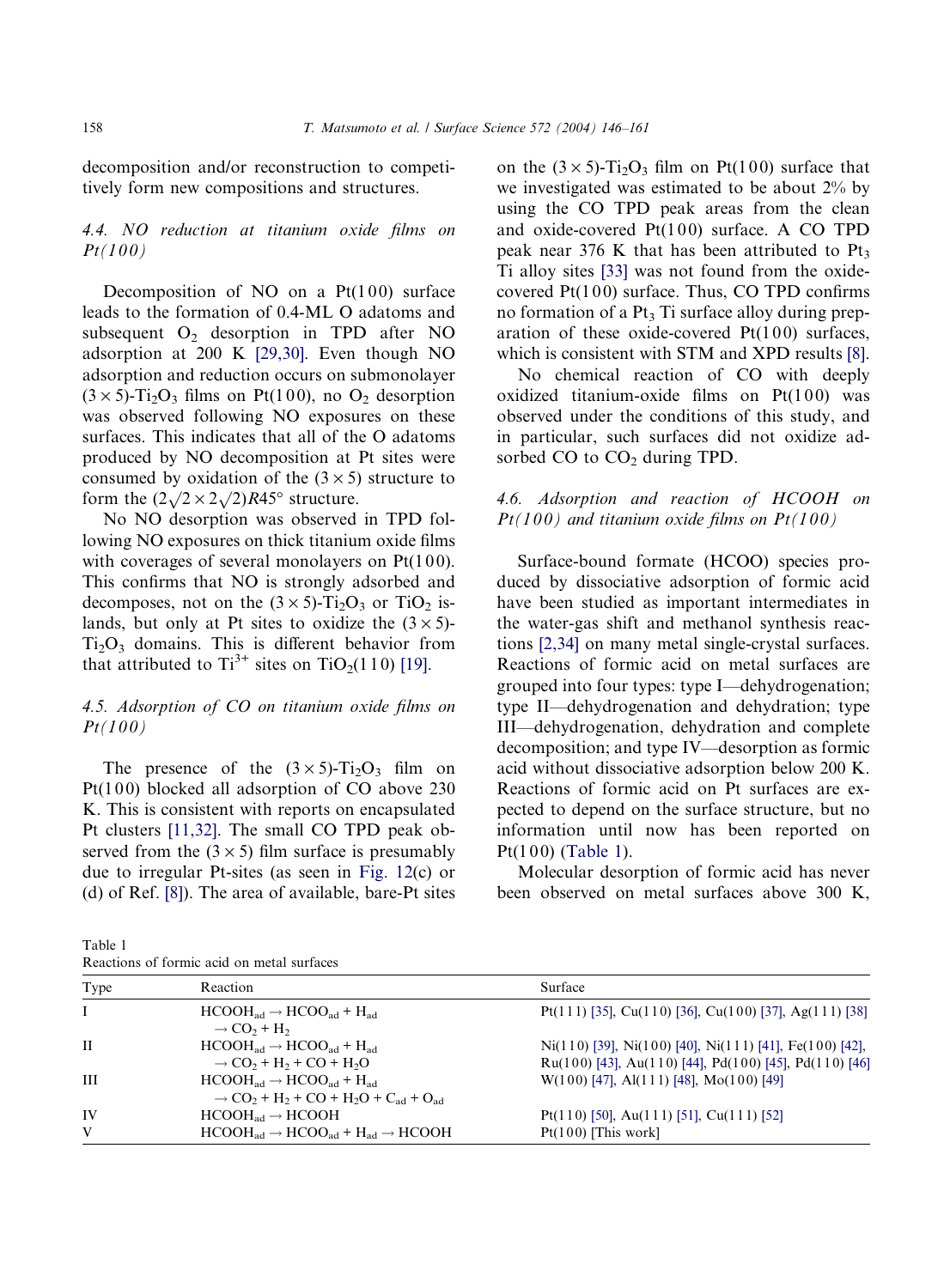but it has been reported from a  $NiO(100)/$ Mo(110) surface at 375 K [\[53\]](#page-15-0). The formic acid reaction mechanism on  $Pt(100)$  might be as explained below by analogy. However, additional spectroscopic information is certainly needed to confirm this proposal. According to our model, molecularly adsorbed formic acid desorbs at 189 K and dissociatively chemisorbed formic acid undergoes recombinative desorption at 330 K:

$$
HCOOHad \to HCOOH \quad (189 K)
$$
 (1)

 $HCOOH_{ad} \rightarrow HCOO_{ad} + H_{ad}$  (< 200 K) (2)

$$
HCOO_{ad} + H_{ad} \rightarrow HCOOH \quad (330 K) \tag{3}
$$

From the  $(3 \times 5)$ -Ti<sub>2</sub>O<sub>3</sub> film on Pt(100), the HCOOH TPD peak at 371 K could arise from the recombination of surface-bound formate and hydroxyl groups as detailed below:

$$
HCOOHad \to HCOOH \quad (189 K)
$$
 (4)

$$
HCOOHad + Olattice
$$
  
\n
$$
\rightarrow HCOOad + H - Olattice \quad (<200 K)
$$
 (5)

 $\rm{HCOO}_{ad} + \rm{H} - \rm{O}_{lattice}$  $\rightarrow$  HCOOH + O<sub>lattice</sub> (371 K) (6)

The same reaction was observed in the  $(2 \times 1)$ formate adlayer on the rutile- $TiO<sub>2</sub>(110)$  surface around 350 K [\[12\]](#page-14-0) and on a reduced  $TiO<sub>2</sub>(001)$ surface [\[25\]](#page-14-0).  $H_2$  desorption at 400 K or decomposition of formate to  $H_2$ ,  $H_2O$ , CO and CO<sub>2</sub> around 570 K [\[12\]](#page-14-0) or to formaldehyde around 540 K was not observed [\[25\].](#page-14-0) Formate and hydrogen did not recombine substantially at bare-Pt sites at 330 K. The HCOOH TPD peak area at 371 K observed from the  $(3 \times 5)$ -Ti<sub>2</sub>O<sub>3</sub> film on Pt(100) was close to that from the  $Pt(100)$  surface at 330 K, which indicates that formic acid was adsorbed at a similar coverage on both surfaces.

The  $(4 \times 13)$  oxide domains on Pt(100) might be reduced in the following manner, as was suggested on  $TiO<sub>2</sub>(110)$  [\[12\]](#page-14-0):

$$
HCOOHad + Olattice
$$
  

$$
\rightarrow HCOOad + H - Olattice \quad (<200 \text{ K}) \tag{7}
$$

$$
2H-O_{lattice} \rightarrow O_{lattice} + H_2O \quad (280~K) \qquad \qquad (8)
$$

$$
2HCOOad + Olattice
$$
  

$$
\rightarrow H2O + 2CO2 (330 K)
$$
 (9)

#### 5. Conclusions

Fundamental studies of titanium oxide- $Pt(100)$ interfaces were carried out in which we placed special emphasis on the influence of oxidation and reduction reactions on the surface structure of  $TiO_x$ films on  $Pt(100)$ . In a previous paper [\[8\]](#page-14-0), we showed that a titanium-oxide monolayer film exhibiting a  $(3 \times 5)$  structure, attributed to Ti<sub>2</sub>O<sub>3</sub>, can be produced by Ti evaporation in an  $O_2$  background on  $Pt(100)$  and annealing in  $O_2$ . Herein, we investigated the microscopic structure and chemical properties of more deeply oxidized films on  $Pt(100)$ .

A ( $4 \times 13$ )-TiO<sub>2</sub> film can be produced locally by further oxidation, using  $O_3$  or  $NO_2$ , of the  $(3 \times 5)$ - $Ti<sub>2</sub>O<sub>3</sub>$  surface at 600 K and annealing at 700–950 K in vacuum. A tentative model of this structure is proposed in which a one-layer oxide film is formed with square –Ti–O– "nets", similar in structure to the superposition of the first and second layers of the  $TiO<sub>2</sub>(001)$  surface. This oxide film covers the  $Pt(100)$  substrate to produce a Moiré pattern due to the incommensurate structures.

A  $(2\sqrt{2} \times 2\sqrt{2})R45^\circ$ -Ti<sub>5</sub>O<sub>8</sub> film structure can also be formed locally by annealing the  $(4 \times 3)$ -TiO<sub>2</sub> film on Pt(100) at 1000–1100 K in vacuum. A tentative model of this structure is also proposed, and this involves ''crossings'' of short  $TiO<sub>2</sub>$  rows. Three distinct types of defect sites in this film were identified. This oxide film structure decomposed to the  $(3 \times 5)$  structure by annealing above 1200 K in vacuum.

Deeper oxidation, using  $O_3$ , of the  $(3 \times 5)$  film at 600 K caused crystallization of the titanium oxide film. These prism-islands or crystals decomposed at 900 K to form  $(4 \times 13)$ ,  $(2\sqrt{2} \times 2\sqrt{2})R45^{\circ}$ and  $(3 \times 5)$  structures and larger TiO<sub>2</sub> clusters.

Thus, the  $(3 \times 5)$ -Ti<sub>2</sub>O<sub>3</sub> domains on Pt(100) can be oxidized further by using strong oxidizing agents. But the  $(3 \times 5)$ -Ti<sub>2</sub>O<sub>3</sub> domains are inert to reducing agents under our conditions. NO exposures on a  $(3 \times 5)$ -Ti<sub>2</sub>O<sub>3</sub> film on Pt(100) led to NO reduction via NO decomposition at Pt sites and oxidation of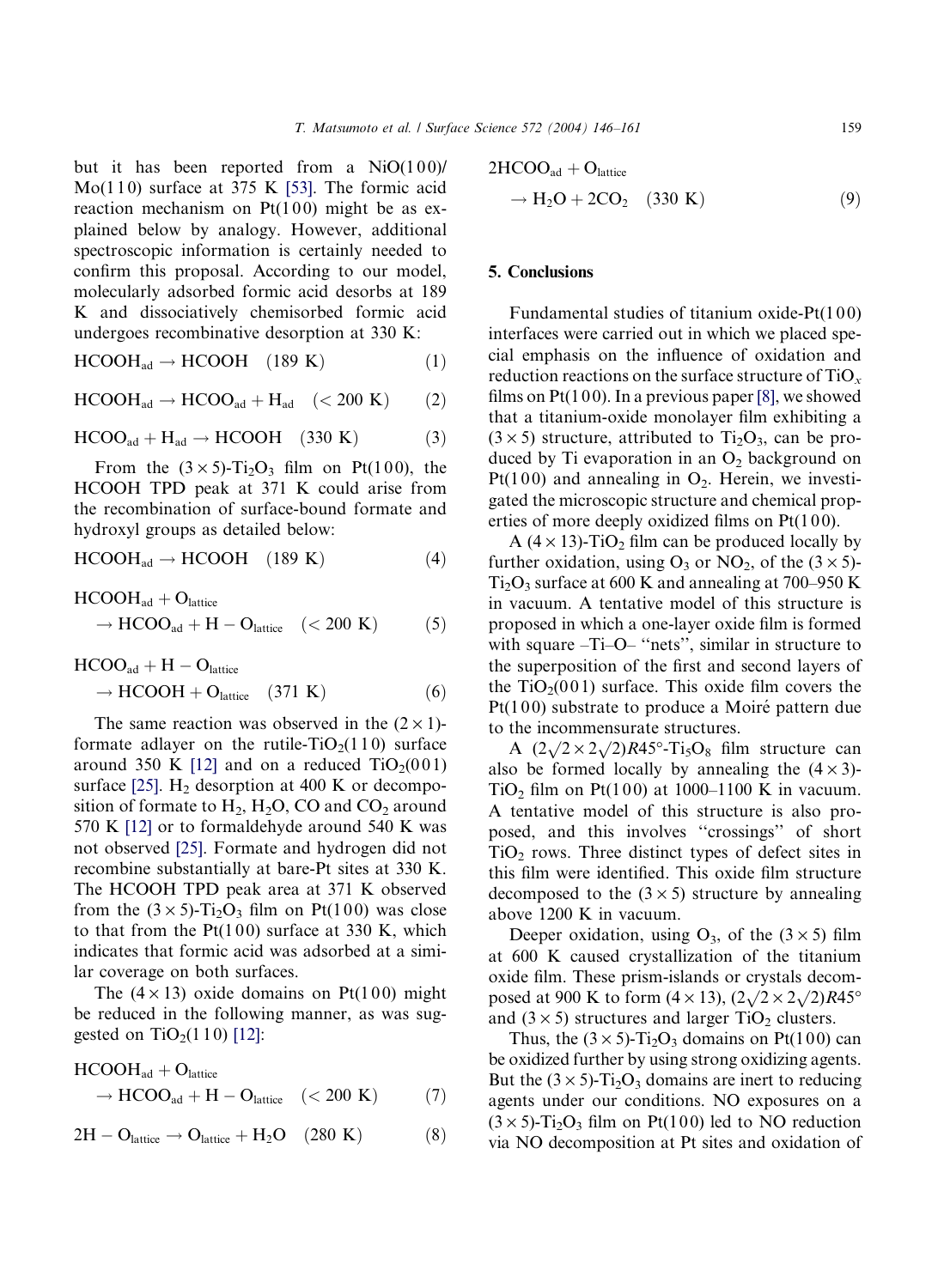<span id="page-14-0"></span>the  $(3 \times 5)$ -Ti<sub>2</sub>O<sub>3</sub> structure to form the  $(2\sqrt{2} \times$  $2\sqrt{2}$ ,  $R45^\circ$  structure. Titanium oxide films on Pt(100) blocked CO adsorption above 210 K. No reduction of the  $(3 \times 5)$  domains was observed by any exposures to  $H_2$  or  $CO + H_2$  mixtures.

Additionally, reduction involving formic acid (HCOOH) was investigated. Because it has not been discussed previously, we also report that HCOOH adsorbs reversibly on clean  $Pt(100)$  surfaces and desorbs in TPD at 189 at 330 K. These two peaks are assigned to desorption of molecularly adsorbed formic acid and recombinative desorption of dissociatively chemisorbed formic acid, respectively. From  $(3 \times 5)$ -Ti<sub>2</sub>O<sub>3</sub> terraces, low-temperature molecular desorption of HCOOH was observed and no reduction of the  $(3 \times 5)$ -Ti<sub>2</sub>O<sub>3</sub> domains occurred. On the other hand,  $(4 \times 13)$ oxide domains were reduced by reaction with HCOOH to form  $(3 \times 5)$  and  $(2\sqrt{2} \times 2\sqrt{2})R45^\circ$ domains on the  $Pt(100)$  surface.

We suggest that these results for oxidation and reduction reactions on the surface structure of  $TiO<sub>x</sub>$  films on Pt(100) have important consequences for the understanding and modeling of catalysis of related systems. While theoretical calculations are critically needed to properly elucidate these oxide structures, tentative ''net-like'' models for two new, ordered, titanium-oxide film structures on  $Pt(100)$  are proposed in hopes of stimulating such calculations and further experiments. These particular oxide net structures have an additional significance in their subsequent use as masks or templates on  $Pt(100)$  in studies relevant to nanotechnology.

#### Acknowledgment

This work was partially supported by the Analytical and Surface Chemistry Program in the Division of Chemistry, National Science Foundation.

## **References**

- [1] S.A. Chambers, Surf. Sci. Rep. 39 (2000) 105.
- [2] H. Nishimura, T. Yatsu, T. Fujitani, T. Uchijima, J. Nakamura, J. Mol. Catal. A 155 (2000) 3, and references therein.
- [3] D. Hartmann, H. Knözinger, Z. für Physik Chem. 197 (1996) 113.
- [4] C. Hardacre, G.M. Roe, R.M. Lambert, Surf. Sci. 326 (1995) 1.
- [5] C. Xu, D.W.J. Goodman, Chem. Soc. Faraday Trans. 91 (1995) 3709.
- [6] S. Surnev, L. Vitali, M.G. Ramsey, F.P. Netzer, G. Kresse, J. Hafner, Phys. Rev. B 61 (2000) 13945.
- [7] U. Heiz, W. Schneider, in: K.H. Meiwes-Broer (Ed.), Metal Clusters at Surfaces, Springer-Verlag, Berlin, 2000, p. 243.
- [8] T. Matsumoto, M. Batzill, S. Hsieh, B.E. Koel, Surf. Sci. (2004), in press. [doi:10.1016/j.susc.2004.08.006.](http://dx.doi.org/10.1016/j.susc.2004.08.006)
- [9] A.B. Boffa, H.C. Galloway, P.W. Jacobs, J.J. Benitez, J.T. Batteas, M. Salmeron, A.T. Bell, G.A. Somorjai, Surf. Sci. 326 (1995) 80, and references therein.
- [10] H. Ohnishi, Y. Iwasawa, Phys. Rev. Lett. 76 (1996) 791.
- [11] J.M. Herrman, M. Gravelle-Rumeau-Maillot, P.C. Gravelle, J. Catal. 104 (1987) 136.
- [12] H. Ohnishi, T. Aruga, Y. Iwasawa, J. Catal. 146 (1994) 557.
- [13] M.A. Henderson, S. Otero-Tapia, M.E. Castro, Faraday Discuss. 114 (1999) 313.
- [14] A. Linsebigler, G. Lu, J.T. Yates Jr., J. Chem. Phys. 103 (1995) 9438.
- [15] W. Göpel, G. Rocker, R. Feierabend, Phys. Rev. B 28 (1983) 3427.
- [16] J. Leconte, A. Markovits, M.K. Skalli, C. Monot, A. Belmajdoub, Surf. Sci. 497 (2002) 194, and references therein.
- [17] M.A. Henderson, Langmuir 12 (1996) 5093.
- [18] M.B. Hugenschmidt, L. Gamble, C.T. Campbell, Surf. Sci. 302 (1994) 329.
- [19] G. Lu, A. Linsebigler, J.T. Yates Jr., J. Phys. Chem. 98 (1994) 11733.
- [20] M.A. Henderson, W.S. Epling, C.L. Perkins, C.H.F. Peden, U. Diebold, J. Phys. Chem. B 103 (1999) 5328.
- [21] D. Beck, M. Batzill, C. Baur, K. Jooho, B.E. Koel, Rev. Sci. Instrum. 73 (2002) 1267.
- [22] N. Saliba, D.H. Parker, B.E. Koel, Surf. Sci. 410 (1998) 270.
- [23] L.E. Davis, N.C. McDonald, P.W. Palmberg, G.E. Riach, R.E. Weber, Handbook of Auger Electron Spectroscopy, Physical Electronics Industries Inc., Minnesota, 1976.
- [24] M.A. Barteau, E.I. Ko, R.J. Madix, Surf. Sci. 102 (1981) 99.
- [25] H. Idriss, V.S. Lusvardi, M.A. Barteau, Surf. Sci. 348 (1996) 39.
- [26] V.E. Henrich, P.A. Cox, The Surface Science of Metal Oxides, Cambridge University Press, Cambridge, 1996.
- [27] M.R. Castell, Surf. Sci. 505 (2002) 1.
- [28] Y. Wu, E. Garfunkel, T.E. Madey, Surf. Sci. 365 (1996) 337.
- [29] E.D.L. Rienks, J.W. Bakker, A. Baraldi, S.A.C. Carabineiro, S. Lizzit, C.J. Weststrate, B.E. Nieuwenhuys, Surf. Sci. 505 (2002) 1.
- [30] J.M. Gohndrone, R.I. Masel, Surf. Sci. 209 (1989) 44.